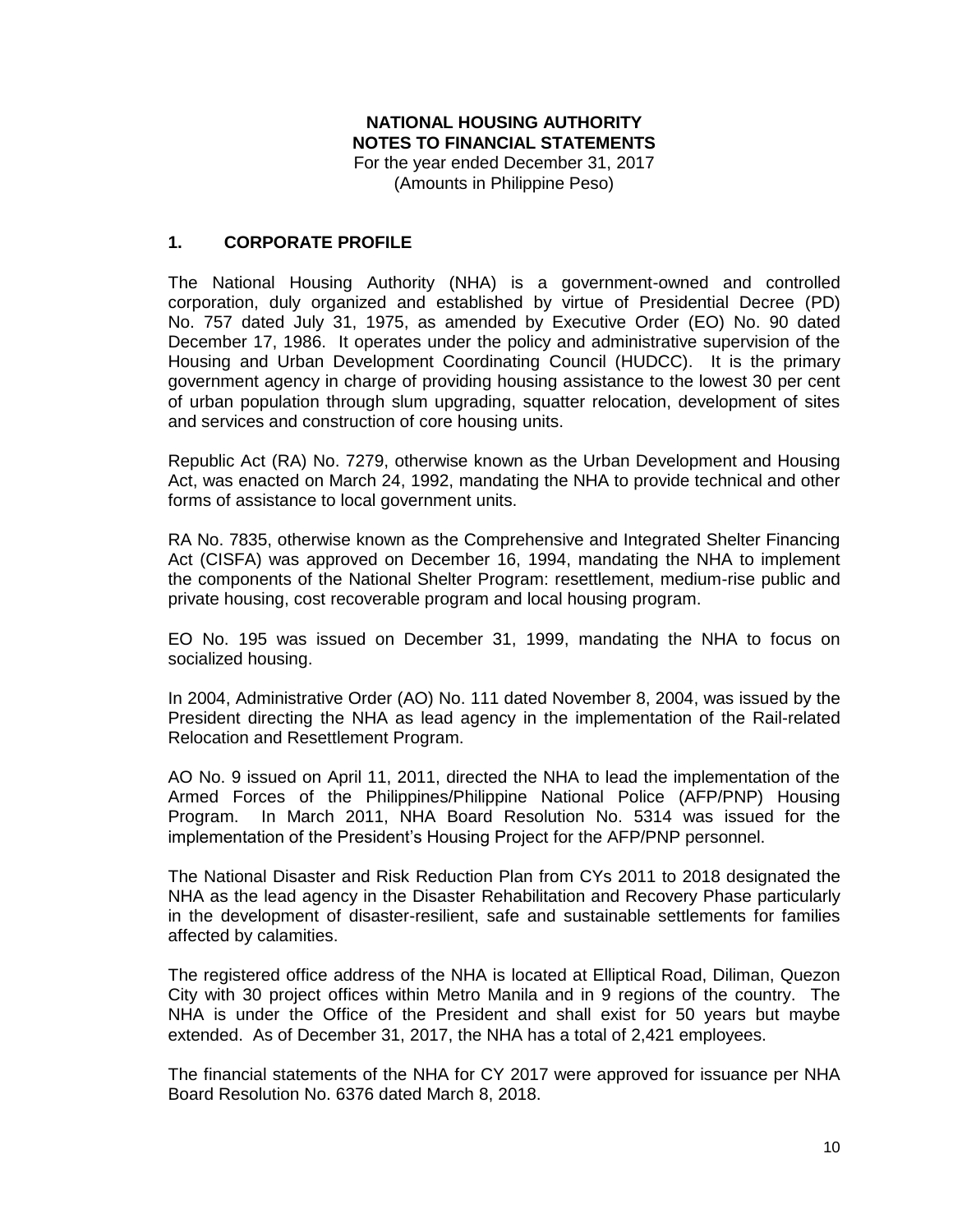# **2. STATEMENT OF COMPLIANCE AND BASIS OF PREPARATION OF FINANCIAL STATEMENTS**

The financial statements have been prepared in compliance with the Philippine Public Sector Accounting Standards (PPSAS) issued by the Commission on Audit (COA) through COA Resolution Nos. 2014-003 and 2017-006 dated January 24, 2014 and April 26, 2017, respectively.

The accounting policies have been consistently applied throughout the year presented.

The financial statements have been prepared on the basis of historical cost, unless stated otherwise. The Statement of Cash Flows is prepared using the direct method.

The financial statements are presented in Philippine peso, which is also the country's functional currency.

Amounts are rounded off to the nearest peso, unless otherwise stated.

The preparation of financial statements in compliance with the adopted PPSAS requires the use of certain accounting estimates. It also requires the Authority to exercise judgment in applying the entity's accounting policies.

COA Circular No. 2015-003 dated April 16, 2015 classified the NHA as a Non-Government Business Enterprise. Pursuant to COA Circular No. 2015-010 dated December 1, 2015, the NHA has adopted the Revised Chart of Accounts for government owned and controlled corporations (GOCCs). The conversion has no material impact on the balances of the accounts.

### **3. SUMMARY OF SIGNIFICANT ACCOUNTING POLICIES**

### **3.1. Basis of accounting**

The financial statements are prepared on accrual basis in accordance with the PPSAS.

### **3.2. Adoption of new and amended PPSAS**

COA Resolution No. 2016-006 dated April 26, 2017 for the adoption of additional six PPSASs and updates on the PPSAS prescribed through COA Resolution No. 2014-003 dated January 24, 2014 in accordance with the 2016 Edition of the Handbook of International Public Sector Accounting Pronouncements published by the International Federation of Accountants.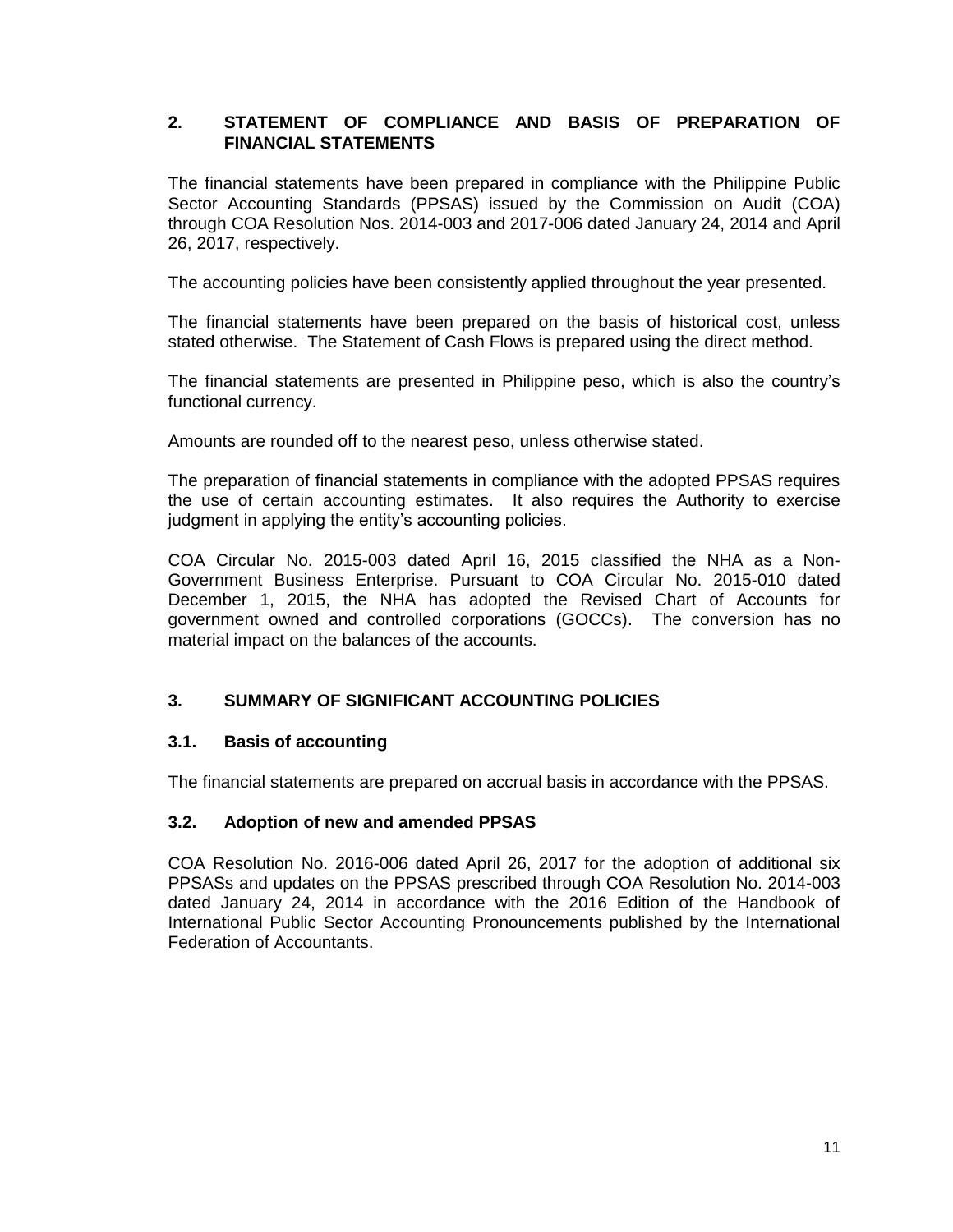- (a). Effective in 2017 that are relevant to the NHA
	- i. PPSAS *34 - Separate Financial Statements.* This Standard is issued concurrently with PPSAS 35. Together, the two Standards supersede PPSAS 6, Consolidated and Separate Financial Statements (January 2014). It consist of the International Public Sector Accounting Standard (IPSAS) 34, which was issued in January 2015 by the International Public Sector Accounting Standards Board (IPSASB) of the International Federation of Accountants (IFAC) and the Philippine Application Guidance (PAG) prepared to suit the Philippine public sector situation. This Standard prescribe the accounting and disclosure requirements for investments in controlled entities, joint ventures and associates when an entity prepares separate financial statements. When an entity prepares separate financial statements, it shall account for similar investments in controlled entities, joint ventures and associates either: (a) at cost; (b) in accordance with IPSAS 29; or (c) using the equity method as described in IPSAS 36
	- ii. *PPSAS 36 - Investments in Associates and Joint Ventures* is issued to prescribe the accounting for investments in associates and joint ventures and to set out the requirements for the application of the equity method when accounting for investments in associates and joint ventures. This Standard consists of IPSAS 36 issued in January 2015 and the PAG.
	- iii. *PPSAS 38 - Disclosure of Interests in Other Entities* requires an entity to disclose information that enables users of its financial statements to evaluate: a) the nature of, and risks associated with, its interests in controlled entities, unconsolidated controlled entities, joint arrangements and associates, and structured entities that are not consolidated; and b) the effects of those interests on its financial position, financial performance and cash flows.

The adoption of the above standards has no material impact on the financial statements of NHA.

(b). Effective in 2017 that are not relevant to the NHA:

The following PPSASs are effective for annual periods beginning on or after January 1, 2017 but are not relevant and have no significant impact on the financial statements of the NHA.

i. PPSAS 33 *- First-time Adoption of Accrual Basis International Public Sector Accounting Standards (IPSASs)* provides guidance to a first-time adopter that prepares and presents financial statements following the adoption of accrual basis IPSASs, in order to present high quality financial information. An entity shall apply this IPSAS when it prepares and presents its annual financial statements on the adoption of, and during the transition to, accrual basis IPSASs. The NHA is not a first-time adopter of the accrual basis of accounting, hence, this IPSAS has no significant impact on the financial statements of NHA.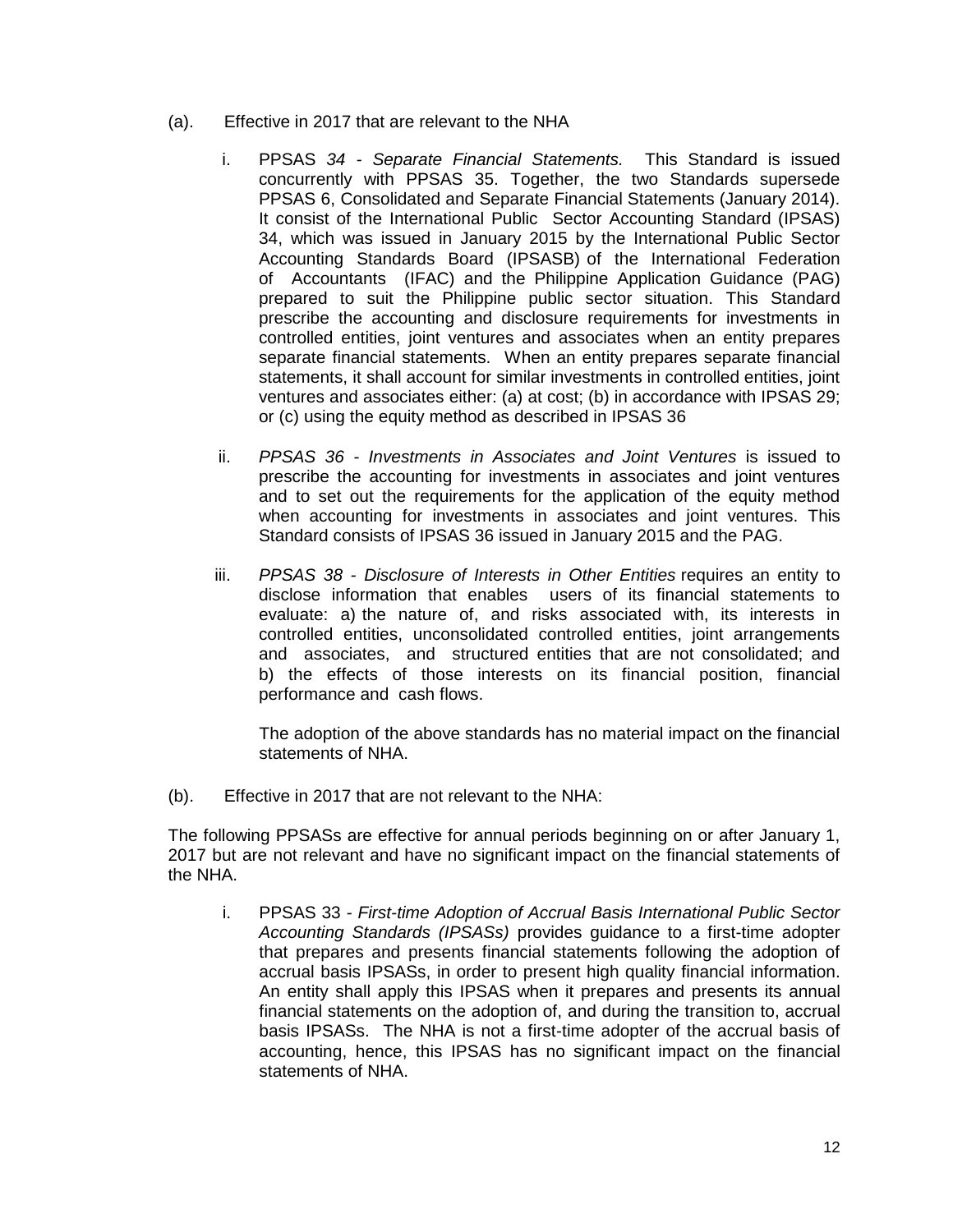- ii. PPSAS 35 *- Consolidated Financial Statements*. This standard provides the guidelines for an entity that is a controlling entity and shall present consolidated financial statements. This Standard applies to all entities, except that a controlling entity that need not present consolidated financial statements if it meets all the conditions prescribed by this Standard.
- iii. PPSAS 37 *- Joint Arrangements* establishes the principles for financial reporting by entities that have an interest in arrangements that are controlled jointly (i.e., joint arrangements). To meet this objective, this Standard defines joint control and requires an entity that is a party to a joint arrangement to determine the type of joint arrangement in which it is involved by assessing its rights and obligations and to account for those rights and obligations in accordance with that type of joint arrangement. PPSAS 38 - Disclosure of Interests in Other Entities.

### **3.3. Consolidation**

# **a. Consolidated fund**

The financial statements reflect the assets, liabilities, revenue/income, and expenses of the NHA-owned funds and the CISFA fund which are consolidated quarterly. CISFA funds were released by the Bureau of Treasury (BTr) for the Local Housing Program and the Medium-Rise Public and Private Housing.

No sets of books are being maintained in the provincial, district and project offices. Cash Receipts Register together with copies of official receipts and deposit slips are being submitted to the NHA Accounting Department for recording. Likewise, Monthly Summary of Expenses is submitted together with copies of disbursements and supporting documents.

### **b. Investments in joint ventures**

A joint venture is a contractual arrangement whereby two or more parties undertake an economic activity that is subject to joint control. As a Venturer, the NHA prepares separate financial statements and recognizes its interest in a joint venture using the cost plus acquisition changes in the NHA share in the net assets of the joint venture.

NHA has no direct control over the joint venture. NHA invests its property to the joint venture and will share in the assets and revenue in accordance with the rates provided for in the Joint Venture. The distributions of share from the joint venture from a controlled entity, a joint venture or an associate are recognized in the separate financial statements of an entity when the entity's right to receive the dividend or similar distribution is established. The dividend or similar distribution is recognized in surplus or deficit unless the entity elects to use the equity method, in which case the dividend or similar distribution is recognized as a reduction from the carrying amount of the investment.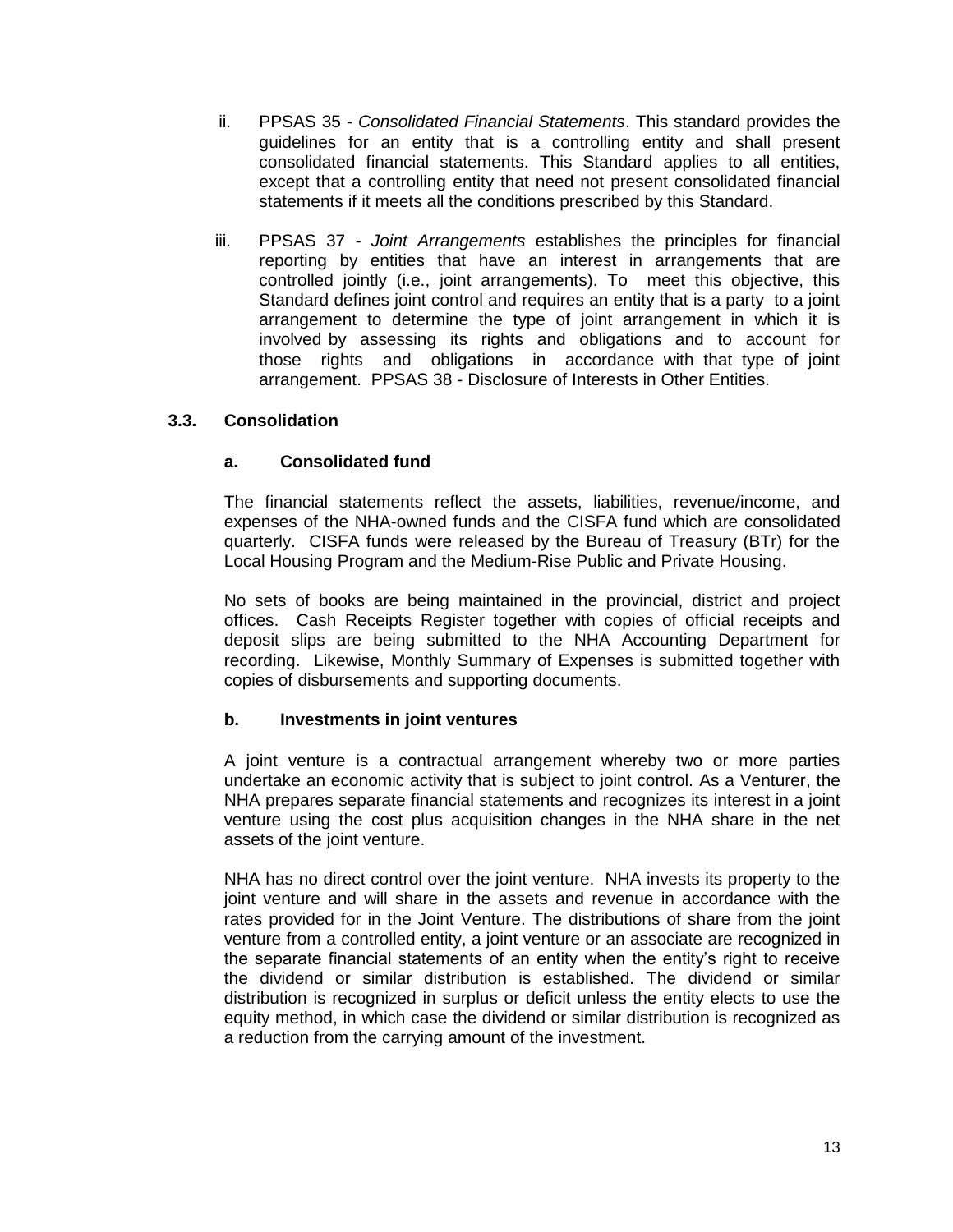## **c. Trusts under administration**

NHA, as implementing agency/trustee received funds from the different National Government agencies and government owned and controlled corporations (Source Agency/Trustee) for the implementation of the different projects under Memorandum of Agreement (MOA) with the said agencies. Depending on the provisions of the MOA, NHA as administrator/implementing agency shall prepare a separate financial statements or a subsidiary ledger for each fund/project. However, the trust fund are not consolidated in the financial statements of NHA, instead separate sets of books are being maintained. The amounts received by NHA from the trustors (source agency) are recognized under the liability account until the fulfillment of the NHA obligations. The NHA as administrator earns administrative fee under the MOA.

### **3.4. Financial instruments**

### **a. Financial assets**

The NHA's financial assets include cash and cash equivalent, and loans and receivables as at December 31, 2017.

Loans and receivables are non-derivative financial assets with fixed or determinable payments that are not quoted in an active market. After initial measurement, such financial assets are subsequently measured at amortized cost using the effective interest method, less impairment. Amortized cost is calculated by taking into account any discount or premium on acquisition and fees or costs that are an integral part of the effective interest rate. Losses arising from impairment are recognized in the surplus or deficit.

In compliance with PPSAS No. 29*, Financial Assets: Recognition and Measurements*, receivables are recognized initially at fair value and subsequently, at amortized cost using Management's best estimate on collectability or net realizable value.

### **b. Financial liabilities**

Financial liabilities are measured initially at fair value in compliance with PPSAS No. 29. Financial liabilities are recognized when, and only when, the entity becomes a party to the contractual provisions of the financial instrument. The management determines the classification of its financial liabilities at initial recognition.

Financial liabilities are derecognized from the statement of financial position when the obligations specified in the contracts are extinguished either through discharge, cancellation or expiration.

The NHA's financial liabilities include accounts payables, loans payable, and amounts due to officers and employees.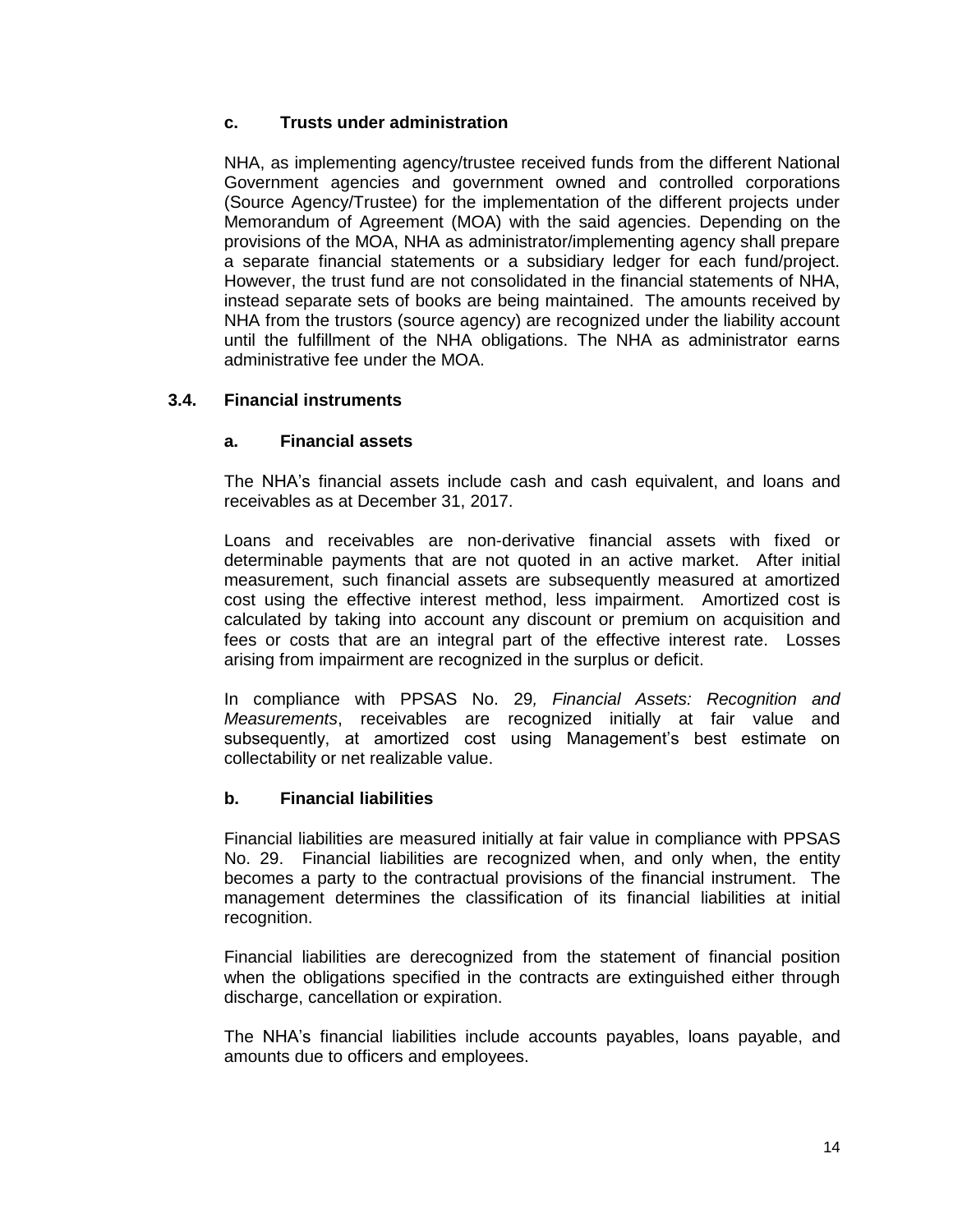# **3.5. Cash and cash equivalents**

Cash and cash equivalents comprise cash on hand, cash in bank and time deposits with maturity of three months or less, which are readily convertible to known amounts of cash and are subject to insignificant risk of changes in value. For the purpose of the consolidated statement of cash flows, cash and cash equivalents consist of cash and short-term deposits as defined above, net of outstanding bank overdrafts.

# **3.6. Inventories**

Inventories are measured at cost upon initial recognition. To the extent that inventory is received through non-exchange transactions (for no cost or for a nominal cost), the cost of the inventory is its fair value at the date of acquisition.

After initial recognition, inventories are measured at the lower of cost and net realizable value. However, to the extent that a class of inventory is distributed or deployed at no charge or for a nominal charge, that class of inventory is measured at the lower of cost and current replacement cost.

Net realizable value is the estimated selling price in the ordinary course of operations, less the estimated costs of completion and the estimated costs necessary to make the sale, exchange, or distribution.

Inventories are recognized as an expense when deployed for utilization or consumption in the ordinary course of operations of the NHA.

### **3.7. Investment property**

Investment properties are measured initially at cost, including transaction costs. The carrying amount includes the replacement cost of components of an existing investment property at the time that cost is incurred if the recognition criteria are met and excludes the costs of day-to-day maintenance of an investment property.

Investment property acquired through a non-exchange transaction is measured at its fair value at the date of acquisition. Subsequent to initial recognition, investment property are measured using the cost model and are depreciated over their estimated useful life.

Investment properties are derecognized either when they have been disposed of or when they are permanently withdrawn from use and no future economic benefit or service potential is expected from their disposal. The difference between the net disposal proceeds and the carrying amount of the asset is recognized in the surplus or deficit in the period of derecognition.

Transfers are made to or from investment property only when there is a change in use.

The NHA uses the cost model for the measurement of investment property after initial recognition.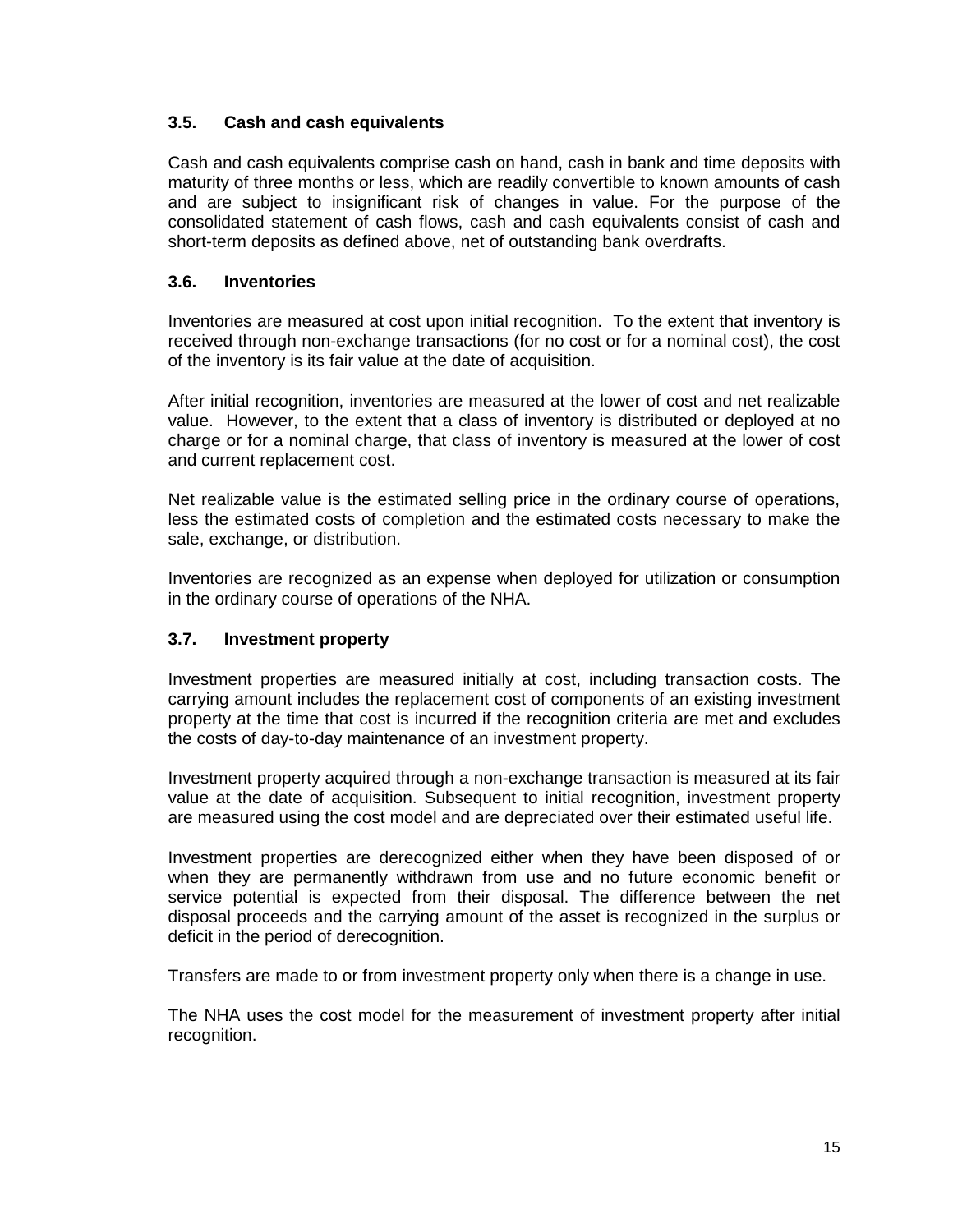# **3.8. Property, plant and equipment**

Property, plant and equipment (PPE) are initially recorded at cost and subsequently carried in the financial statements at cost less accumulated depreciation and impairment losses, in compliance with PPSAS No. 17*, Property, Plant and Equipment.* Major repairs and improvements are added to the initial cost and amortized for the remaining life of the property. Minor repairs and maintenance are charged against the proper expense accounts.

Depreciation is calculated using the straight-line method based on the estimated life of the assets less the residual value equivalent to at least ten per cent of the cost of the PPE. The depreciation charge for each period is recognized as expense unless it is included in the cost of another asset.

An item of PPE is derecognized upon disposal or when no future economic benefits or service potential is expected from its continuing use. Any gain or loss arising on derecognition of the asset (calculated as the difference between the net disposal proceeds and the carrying amount of the asset) is included in the surplus or deficit when the asset is derecognized.

### **3.9. Leases**

Leases in which the NHA does not transfer substantially all the risks and rewards of ownership of an asset are classified as operating leases.

Initial direct costs incurred in negotiating an operating lease are added to the carrying amount of the leased asset and recognized over the lease term. Rent received from an operating lease is recognized as income on a straight line basis over the lease term. Contingent rents are recognized as revenue in the period in which they are earned.

The depreciation policies for PPE are applied to similar assets leased by NHA.

### **3.10. Provisions, contingent liabilities and contingent assets**

Provisions are recognized when the NHA has a present obligation (legal or constructive) as a result of a past event, it is probable that an outflow of resources embodying economic benefits or service potential will be required to settle the obligation and a reliable estimate can be made of the amount of the obligation.

Where the NHA expects some or all of a provision to be reimbursed, the reimbursement is recognized as a separate asset only when the reimbursement is virtually certain. The expense relating to any provision is presented in the statement of financial performance net of any reimbursement.

Provisions are reviewed at each reporting date, and adjusted to reflect the current best estimate. If it is no longer probable that an outflow of resources embodying economic benefits or service potential will be required to settle the obligation, the provisions are reversed.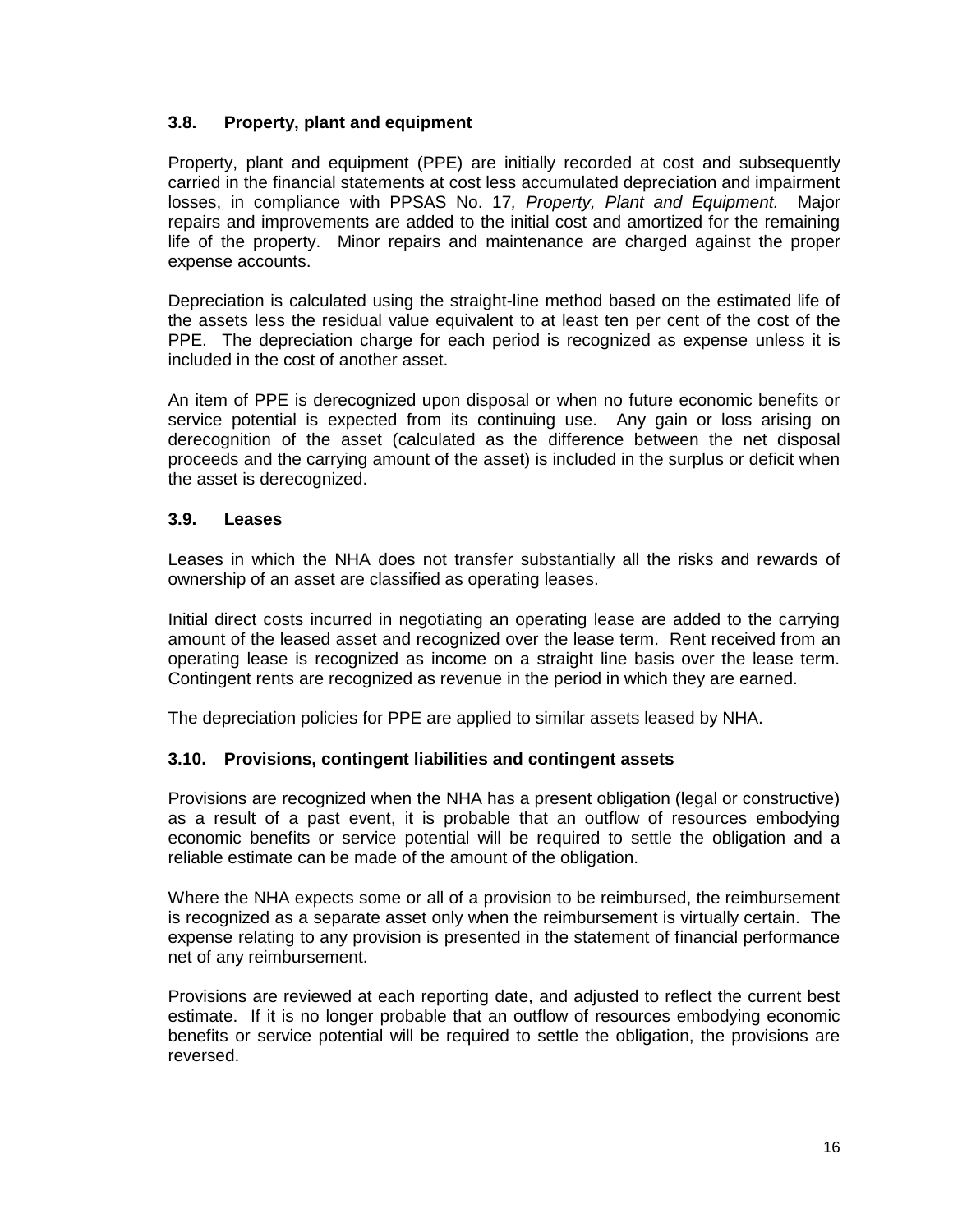The NHA does not recognize a contingent liability, but discloses details of any contingencies in the notes to the financial statements, unless the possibility of an outflow of resources embodying economic benefits or service potential is remote.

Moreover, the NHA does not recognize a contingent asset, but discloses details of a possible asset whose existence is contingent on the occurrence or non-occurrence of one or more uncertain future events not wholly within the control of the NHA in the notes to the financial statements.

## **3.11. Changes in accounting policies and estimates**

The NHA recognizes the effects of changes in accounting policy retrospectively. The effects of changes in accounting policy are applied prospectively if retrospective application is impractical.

The NHA recognizes the effects of changes in accounting estimates prospectively through surplus or deficit.

# **3.12. Revenue from non-exchange transactions**

The NHA recognizes assets and revenues from gifts and donations when it is probable that the future economic benefits or service potential will flow to the entity and the fair value of the assets can be measured reliably.

Goods in-kind are recognized as assets when the goods are received, or there is a binding arrangement to receive the goods. If goods in-kind are received without conditions attached, revenue is recognized immediately. If conditions are attached, a liability is recognized, which is reduced and revenue recognized as the conditions are satisfied.

### **3.13. Revenue from exchange transactions**

Revenue is recognized when it is probable that economic benefits or service potential associated with the transaction will flow to the entity and the revenues can be reliably measured. Revenue is measured at the fair value of the consideration received or receivable.

Revenue includes sales revenue, rental income, interest income and other business income, which are recognized on the accrual basis.

### **3.14. Budget information**

The annual budget is prepared on a cash basis and is published in the government website. A separate Statement of Comparison of Budget and Actual Amounts (SCBAA) is prepared since the budget and the financial statements are not prepared on comparable basis. The SCBAA is presented showing the original and final budget and the actual amounts on comparable basis to the budget.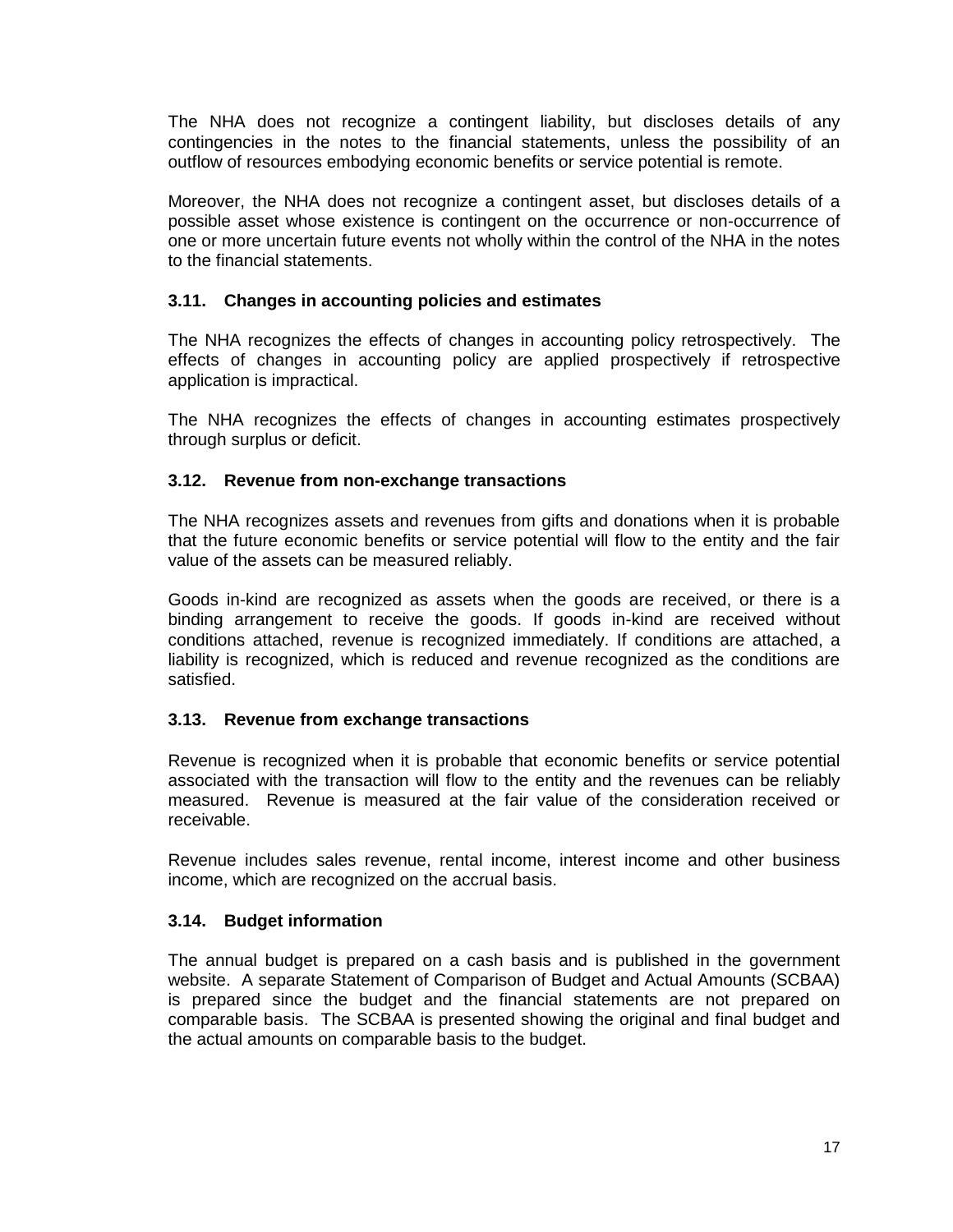The financial statements - Statement of financial position (Statement I), Statement of financial performance (Statement II), Statement of changes in net assets (Statement III) and Statement of cash flow (Statement IV) are prepared on an accrual basis using a classification based on the nature of expenses in the statement of financial performance, whereas the budget is prepared on a cash basis. The amounts in the financial statements were recast from the accrual basis to the cash basis and reclassified by presentation to be on the same basis as the approved budget. A comparison of budget and actual amounts, prepared on a comparable basis to the approved budget, is then presented in the statement of comparison of budget and actual amounts. In addition to the Basis difference, adjustments to amounts in the financial statements are also made for differences in the formats and classification schemes adopted for the presentation of the financial statements and the approved budget.

The reconciliation of SCBAA (Statement V) with Statement II is presented as follows:

|                                                                                                                 | <b>Statement V-</b><br><b>Actual vs</b><br><b>Statement II</b> | <b>Statement V-</b><br><b>Budget vs</b><br><b>Statement II</b> |
|-----------------------------------------------------------------------------------------------------------------|----------------------------------------------------------------|----------------------------------------------------------------|
|                                                                                                                 | (In Millions)                                                  |                                                                |
| Net budgeted surplus                                                                                            | 18,234.929                                                     | 18,234.929                                                     |
| Differences in amounts and items included in<br>SCBAA but not included in statement of<br>financial performance |                                                                |                                                                |
| Services and business income<br>Unutilized budgeted amount                                                      | 3.525                                                          | 863.495<br>71,400.460                                          |
| Other income<br>Payment to suppliers and employees                                                              | 482.489                                                        | (29.662)                                                       |
| (Personnel services and MOOE)                                                                                   | 2.190                                                          | (461.213)                                                      |
| Unutilized budget for capital expenditures                                                                      | (14, 720.929)                                                  | (90, 864.207)                                                  |
| <b>Financial expenses</b>                                                                                       | (175.485)                                                      | 10.276                                                         |
|                                                                                                                 | (14, 408.210)                                                  | (19,080.851)                                                   |
| Differences in amounts and items included in<br>statement of financial performance but not<br>included in SCBAA |                                                                |                                                                |
| Non-cash expenses                                                                                               | 45.720                                                         | 45.720                                                         |
| Discounts/rebates                                                                                               | 22.864                                                         | 22.864                                                         |
| Financial assistance subsidy                                                                                    | 1,348.723                                                      | 1,348.723                                                      |
|                                                                                                                 | 1,417.307                                                      | 1,417.307                                                      |
| <b>Net fund sources/uses</b>                                                                                    | 5,244.026                                                      | 571.385                                                        |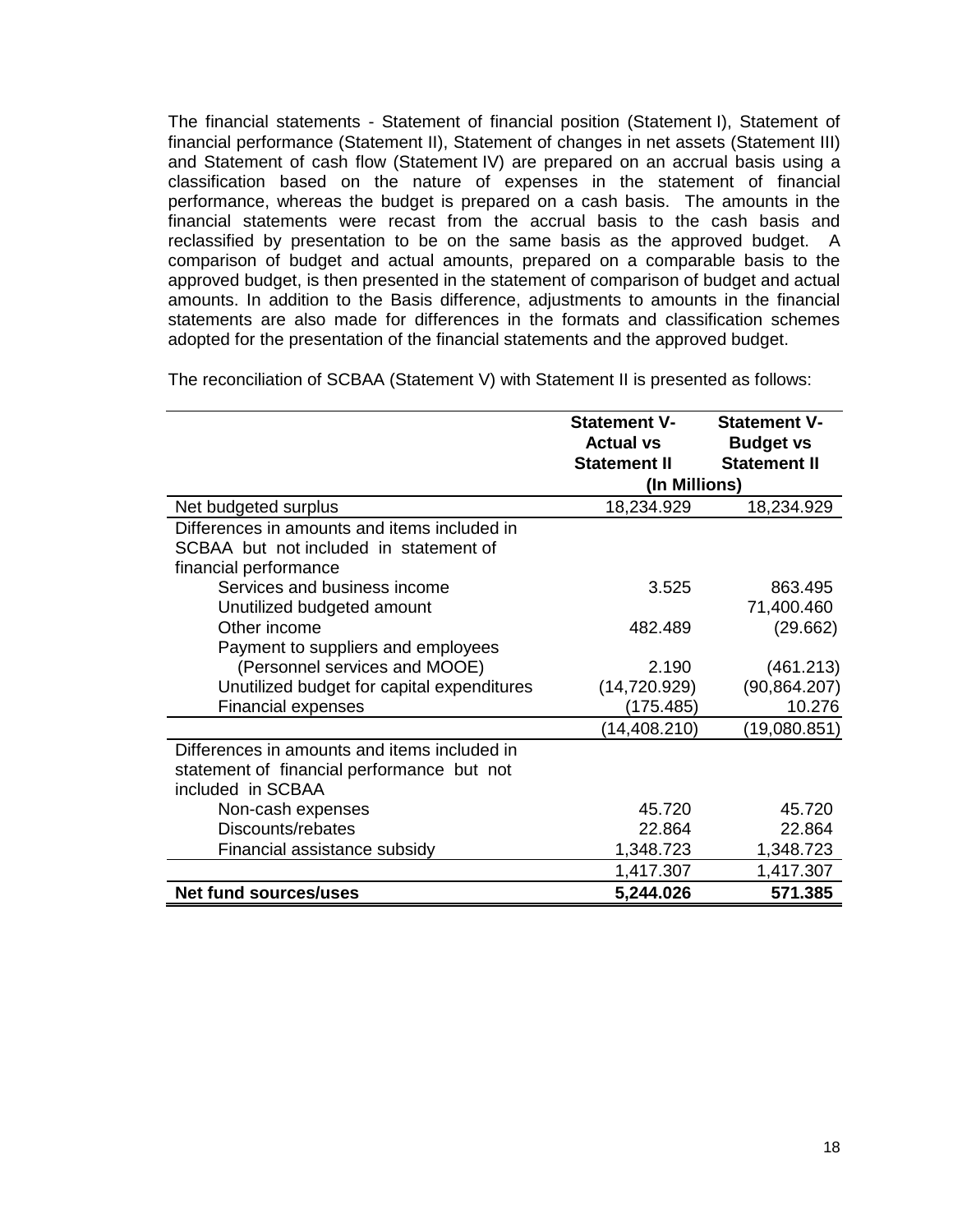A reconciliation between the actual amounts on a comparable basis as presented in the SCBAA and the actual amounts in the statement of cash flows for the year ended 31 December 2017 is presented as follows:

|                                                    | <b>Statement V-</b><br><b>Actual vs</b> | <b>Statement V-</b><br><b>Budget vs</b> |
|----------------------------------------------------|-----------------------------------------|-----------------------------------------|
|                                                    | <b>Statement IV</b>                     | <b>Statement IV</b>                     |
|                                                    | (In Millions)                           |                                         |
| Net cash flow                                      | 11,610.780                              | 11,610.780                              |
| Differences in amounts and items included in SCBAA |                                         |                                         |
| but not included in statement of cash flow         |                                         |                                         |
| Services and business income                       |                                         | 2,173.234                               |
| Unutilized budgeted amount                         |                                         | 71,400.460                              |
| Unutilized budget on capital expenditures          |                                         | (76, 143.278)                           |
| Unutilized budget on personnel services            |                                         |                                         |
| and MOOE                                           |                                         | (463.403)                               |
| <b>Financial expenses</b>                          |                                         | 185.761                                 |
|                                                    |                                         | (2,847.226)                             |
| Differences in amounts and items included in       |                                         |                                         |
| statement of cash flow but not included in SCBAA   |                                         |                                         |
| Collection from awardees/beneficiaries             | (8,611.995)                             | (10, 234.573)                           |
| Collection from joint venture                      |                                         | (158.143)                               |
| Interest earned on savings/time deposits           |                                         | (27.057)                                |
| Other collections                                  |                                         | (17.637)                                |
| For remittance to government agencies with         |                                         |                                         |
| trust agreement                                    | 8,929.469                               | 8,929.469                               |
| Cash and cash equivalents at beginning of the      |                                         |                                         |
| vear                                               | (6,684.228)                             | (6,684.228)                             |
|                                                    | 6,366.754                               | 8,192.169                               |
| Net fund sources/uses                              | 5,244.026                               | 571.385                                 |

### **3.15. Related parties**

Pursuant to PD No. 757 and EO No. 90, the NHA shall be governed by a Board of Directors which shall be composed of the Secretary of Public Works, Transportation and Communications, the Director-General of the National Economic and Development Authority, the Secretary of Finance, the Secretary of Labor, the Secretary of Industry, the Executive Secretary, the General Manager of the NHA and the Chairman of HUDCC as the Chairman of the Board. The members of the Board may have their respective alternates who shall be the officials next in rank to them and whose acts shall be considered the acts of their principals with right to receive their benefits. Provided, that in the absence of the Chairman, the Board shall elect a temporary presiding officer.

# **3.16. Events after the end of the reporting period**

Governance Commission for GOCCs (GCG) Memorandum Order No. 2016-12 approved the Restructuring Plan of NHA on August 26, 2016. The Restructuring Plan is expected to improve service delivery, particularly in the regions in terms of area coverage, production, monitoring collection and socio-economic development.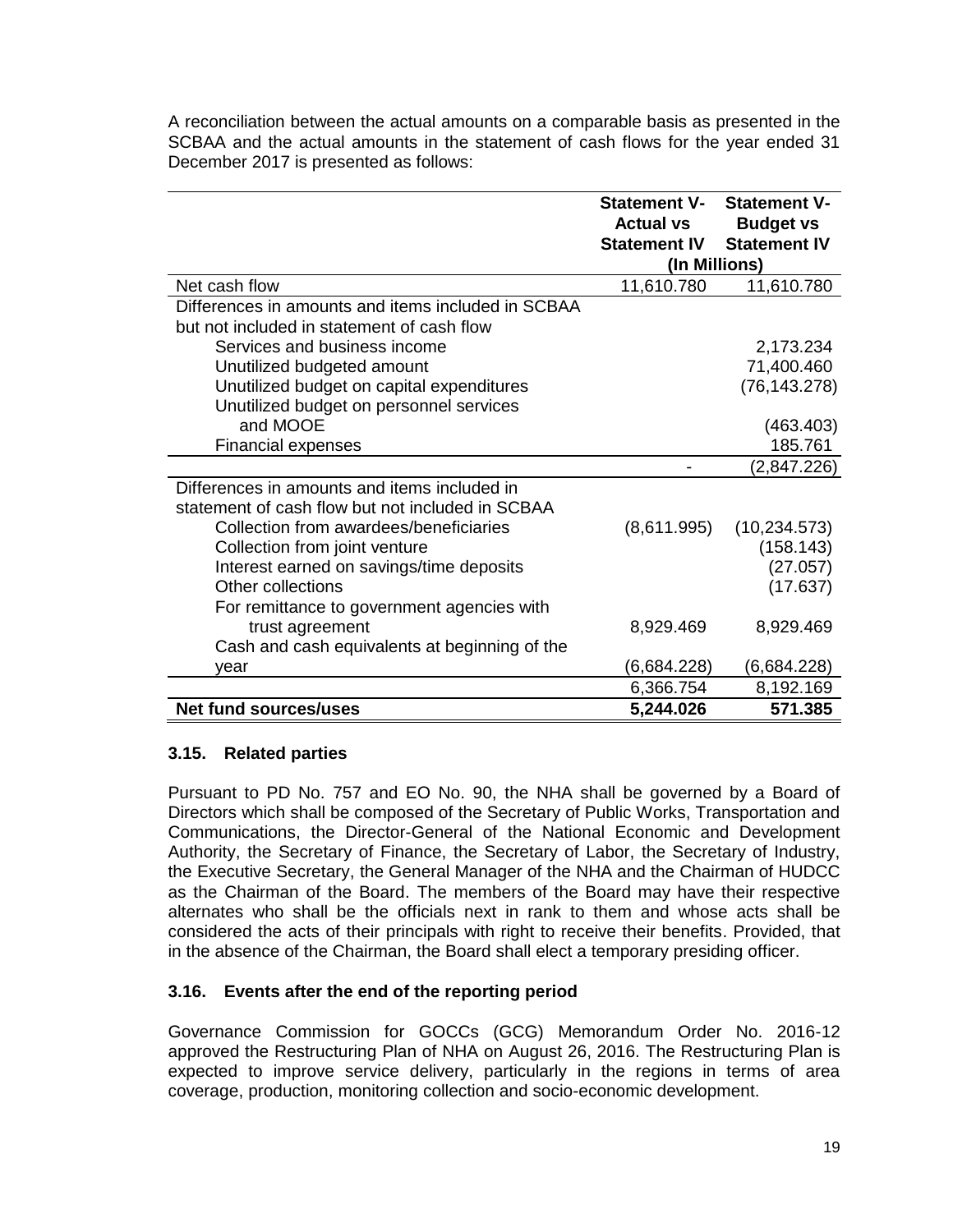Part of the Authority's transition is the regionalization/decentralization of finance functions. The Financial Services Group is now on the last stage of forming the guidelines for the functions to be devolved to regions/districts offices.

The Management issued Office Order No. 4056 dated December 13, 2017 regarding the "Adoption of the New Nomenclatures of NHA Offices under the GCG-Memorandum Order No. 2016-12.

Office Order No. 4535 dated May 23, 2018 designates/identifies and/or reassigns Heads for Regional Operations.

### **4. PRIOR PERIOD ADJUSTMENTS**

Prior period errors are omissions from, and misstatements in, the NHA financial statements for prior periods arising from a failure to use, or misuse of, relevant information.

Errors in the previous year are corrected by restating the opening balance of affected accounts in the current year using the Accumulated Surplus/Deficit account.

### **5. CASH AND CASH EQUIVALENTS**

This consists of:

|                     | 2017           | 2016<br>(As Restated) |
|---------------------|----------------|-----------------------|
| Cash on hand        |                |                       |
| Collecting officers | 10,918,043     | 5,964,017             |
| Petty cash          | 451,557        | 551,807               |
| Cash in bank        |                |                       |
| Current account     | 10,743,701,385 | 5,387,913,891         |
| Savings account     | 198,195,277    | 166,648,445           |
| Time deposits       | 657,513,361    | 1,123,149,424         |
|                     | 11,610,779,623 | 6,684,227,584         |

The NHA maintains its cash balances in Land Bank of the Philippines (LBP) and Philippine Veterans Bank (PVB). The LBP is the authorized government depository bank allowed by law to deposit government funds and maintain depository accounts. The PVB is authorized to accept funds subject to limitations prescribed by the Monetary Board.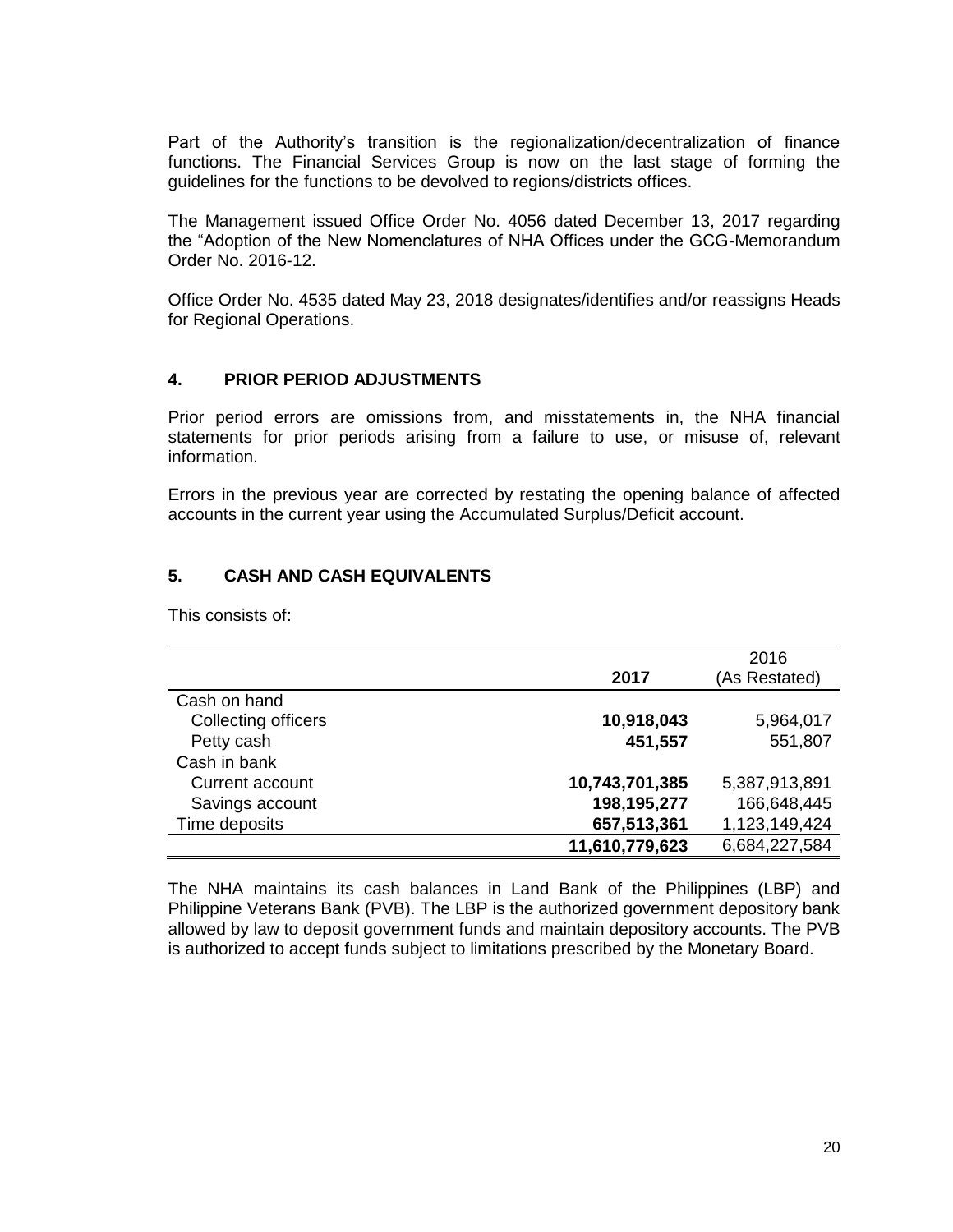#### **6. RECEIVABLES**

This is composed of the following:

#### **6.1. Loans and receivables**

|                       |                 | 2017               |                 |                 | 2016                         |                |
|-----------------------|-----------------|--------------------|-----------------|-----------------|------------------------------|----------------|
|                       | <b>Current</b>  | <b>Non-Current</b> | <b>Total</b>    | Current         | (As Restated)<br>Non-Current | Total          |
| Accounts              |                 |                    |                 |                 |                              |                |
| Receivable            |                 |                    |                 |                 |                              |                |
| (AR)<br>Receivable    |                 |                    |                 |                 |                              |                |
| from Cash             | 606,222         |                    | 606,222         | 83,112,190      |                              | 83,112,190     |
| Sales                 |                 |                    |                 |                 |                              |                |
| Rental                | 2,459,262,342   |                    | 2,459,262,342   | 2,412,903,707   |                              | 2,412,903,707  |
| Receivable            |                 |                    |                 |                 |                              |                |
| Receivable<br>from    |                 |                    |                 |                 |                              |                |
| Mortgage              | 106.058,377     |                    | 106,058,377     | 109,086,752     |                              | 109,086,752    |
| Sales                 |                 |                    |                 |                 |                              |                |
| Receivable            |                 |                    |                 |                 |                              |                |
| from                  | 1,506,847,039   | 8,892,921,064      | 10,399,768,103  | 1,398,372,146   | 9,212,617,118                | 10,610,989,264 |
| Installment<br>Sales  |                 |                    |                 |                 |                              |                |
| Allowance             |                 |                    |                 |                 |                              |                |
| for                   |                 |                    |                 |                 |                              |                |
| Impairment-           | (266, 565, 164) |                    | (266, 565, 164) | (299, 449, 639) |                              | (299,449,639)  |
| Rental                |                 |                    |                 |                 |                              |                |
| Net Value -           | 3,806,208,816   | 8,892,921,064      | 12,699,129,880  | 3,704,025,156   | 9,212,617,118                | 12,916,642,274 |
| <b>AR</b>             |                 |                    |                 |                 |                              |                |
| Loans<br>Receivable - | 9,327,841       | 189,089,462        | 198,417,303     | 22,185,874      | 174,396,994                  | 196,582,868    |
| LGUs                  |                 |                    |                 |                 |                              |                |
| Loans                 |                 |                    |                 |                 |                              |                |
| Receivable -          | 1,362,179,946   | 46,931,500,598     | 48,293,680,544  | 1,109,115,389   | 45,702,018,832               | 46,811,134,221 |
| <b>Others</b>         |                 |                    |                 |                 |                              |                |
| Interests             | 48,826,025      |                    | 48,826,025      | 52,528,736      |                              | 52,528,736     |
| Receivable            |                 |                    |                 |                 |                              |                |
|                       | 5,226,542,628   | 56,013,511,124     | 61,240,053,752  | 4,887,855,155   | 55,089,032,944               | 59,976,888,099 |

*Receivable from cash sales* covered by Deed of Sale with terms payable within one year.

*Rental receivable* mainly pertains to receivable from Department of Transportation (DOTr – formerly DOTC) for the lease of the North Triangle property covered by a Contract of Lease executed in April 1998. In March 2007, DOTr, NHA and MRT Development Corporation executed a Memorandum of Agreement and Assignment of Agreement wherein DOTr assigned its Depot Development Rights Payment (DRP) due from MRT Development Corporation and authorizes the latter to remit the same to NHA. The NHA receives monthly remittance from MRT starting July 2007.

*Allowance for impairment* of P266.565 million covers the doubtful accounts from beneficiaries' rental accounts.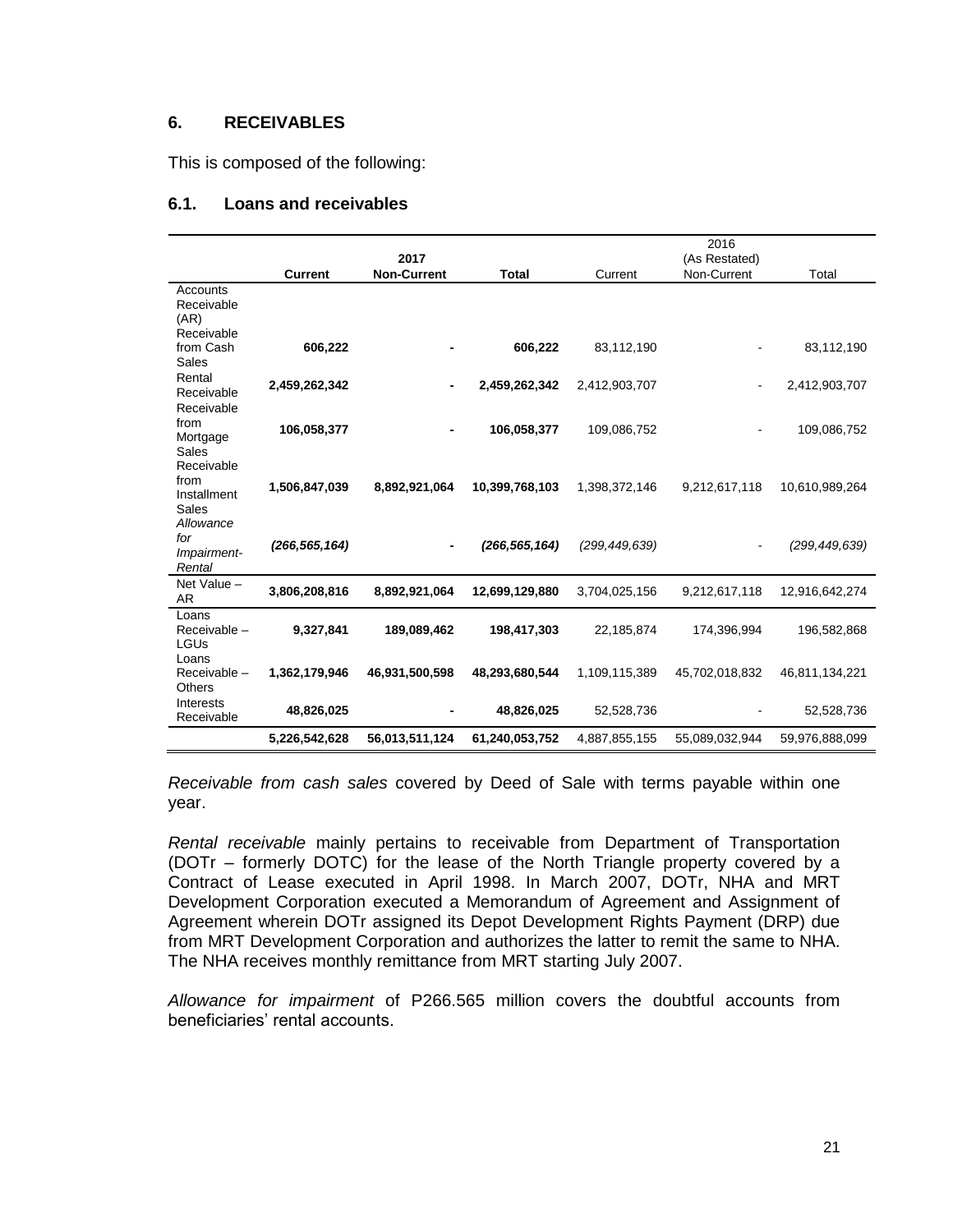The allowance for impairment is based on estimated collectability of Rental Receivable balances. Higher rate of allowance is provided for long-outstanding accounts based on the aging report as follows: four to six months, 10%; seven to 12 months, 20%; one year to three years, 30%; over three years to five years, 40%; and over five years, 50%.

*Receivable from mortgage sales* is the amount due as NHA share from financing partners like HDMF and NHMFC.

*Receivable from installment sales* is covered by Conditional Contract to Sell (CCS) with terms of up to 30 years. This also recognizes capitalization of Amortization Interest and Delinquency Interest as a result of Restructuring of Accounts due to condonation.

*Non-current receivable from installment sales* represents the principal amount not yet due as of the balance sheet date from customers arising from the sale of real estate investments.

*Loans receivable – LGUs* represents loans granted to various local government units who avail the Local Housing Program of NHA. The amount financed is subject to repayment of the LGUs or Municipalities according to terms and conditions stated in the Memorandum of Agreement.

*Loans receivable – others* represents loans granted to beneficiaries under the various housing projects of the NHA as well as other loans, such as employees housing and car loans and other loans granted to beneficiaries, like commercial and industrial loan, housing material loans, small business loans and community mortgage program loans. For CISFA account, the loans are granted to various water districts, cooperatives and community associations for the implementation of socialized housing projects in urban and urbanizable areas in all congressional districts.

*Interests receivable* of P48.826 Million pertains to accrued interest on Installment Sales from accounts with one year arrearages per Aging Report.

|                                                | 2017          |                    |               | 2016          |                          |               |
|------------------------------------------------|---------------|--------------------|---------------|---------------|--------------------------|---------------|
|                                                | Current       | <b>Non-Current</b> | Total         | Current       | Non-Current              | Total         |
| Due from<br>National<br>Government<br>Agencies | 1,028,489,074 | 227,084,642        | 1,255,573,716 | 909,300,785   | 223,207,979              | 1,132,508,764 |
| Due from<br>Local<br>Government<br>Units       | 1,680,191,486 | 68,526,841         | 1,748,718,327 | 1,444,182,398 | 16,633,900               | 1,460,816,298 |
| Due from<br>Government<br>Corporations         | 8,132,028     | ٠                  | 8,132,028     | 8,132,028     | $\overline{\phantom{a}}$ | 8,132,028     |
|                                                | 2,716,812,588 | 295,611,483        | 3,012,424,071 | 2,361,615,211 | 239,841,879              | 2,601,457,090 |

### **6.2. Inter-agency receivables**

*Due from NGAs* represents advances of the NHA to DPWH, DOH and DSWD which are subject to liquidation. Majority of cash advance to DPWH is for the implementation of Zamboanga City Roadmap to Recovery and Reconstruction Plan. The fund covers the expenses necessary for land development and civil works which was conceptualized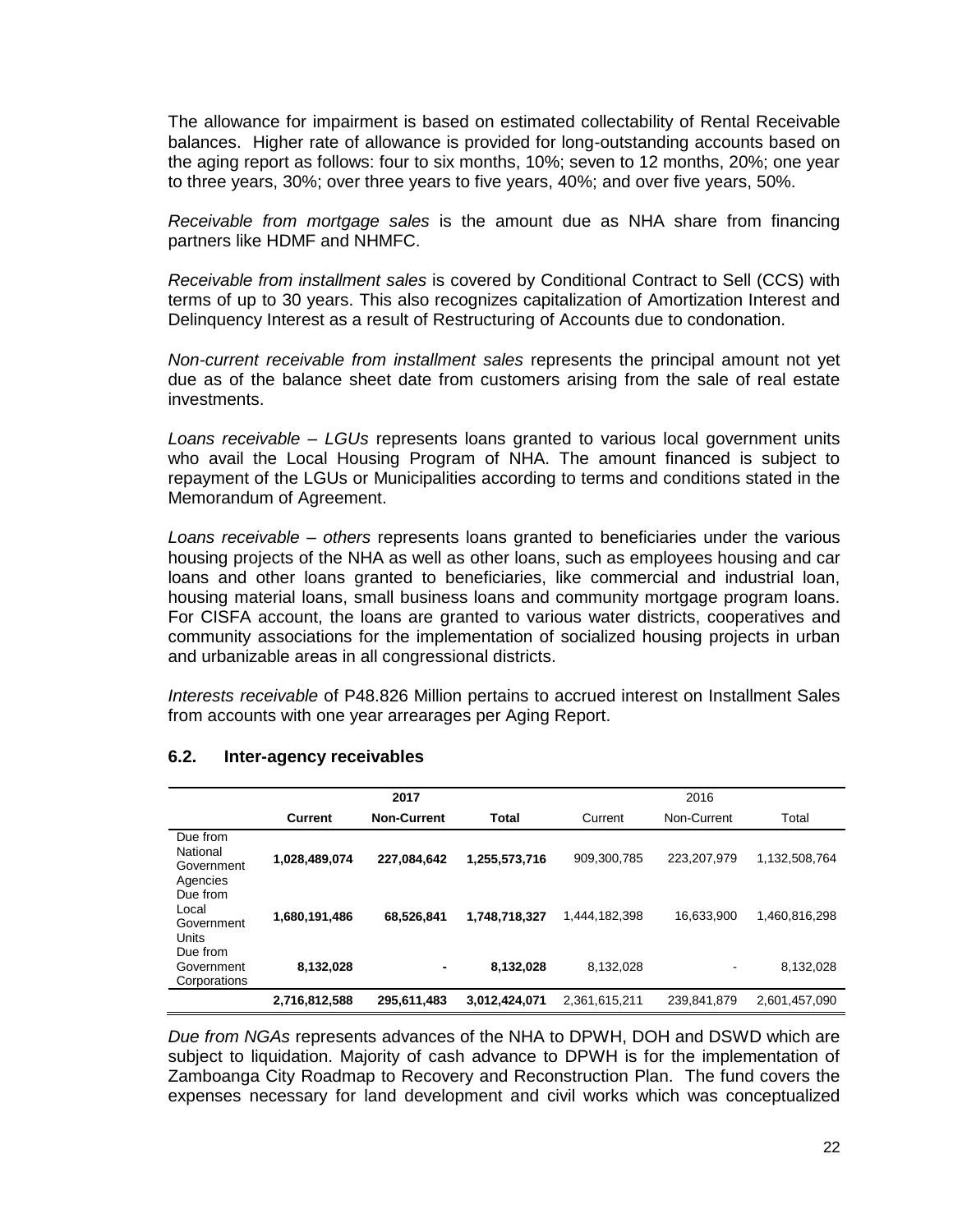due to armed conflict that caused heavy damage and burning homes in Zamboanga last September 9, 2013.

This also includes receivables from Department of Education (DepEd) for the construction of school buildings/facilities in the resettlement sites in Laguna, Cavite, Rizal, Bulacan, Muntinlupa and Metro Manila, relative to the North/South Rail Relocation Program.

Part also of this account covers the advances made in 1983 to the Office of the President for the implementation of Malacañang Community Environmental Renewal Project (MACERP) amounting to P19.534 million.

*Due from LGUs* are advances to different local government units, which are subject to liquidation, supported by the Statement of Obligations and Disbursements, duly certified by the City Treasurer, approved by the City Mayor and audited by the Auditor of the City. The advances are primarily for housing materials assistance for families affected by calamities, mobilization, construction of houses on stilts, footbridges, communal septic tanks and construction of housing units for indigenous people.

This account also represents non-interest bearing loan to Local Government Units covered by a Memorandum of Agreement.

*Due from GOCCs* represents advances/loans to various Government-Owned and Controlled Corporations subject for reimbursement to NHA. Due from MWSS amounting to P5,630,350.23 refers to the cost of repair and rehabilitation works of sewerage lift stations, connection of water service lines, rental for the MWSS-ZIP team and various charges. Due from PNOC amounting to P2,483,790.11 pertains to cost of design and supervision on the relocation and resettlement project for the informal occupants of the PNOC Petrochemical Development Corporation Petrochemical Complex.

#### **6.3. Other receivables**

|                                   | 2017       | 2016       |
|-----------------------------------|------------|------------|
| Receivables-disallowances/charges | 682,856    | 682,856    |
| Due from officers and employees   | 16,536     | 115,602    |
| Due from NGOs/POs                 | 3,654,028  | 6,832,362  |
| Other receivables                 | 40,532,845 | 38,931,614 |
|                                   | 44,886,265 | 46,562,434 |

#### **7. INVENTORIES**

|                                           | 2017           | 2016           |
|-------------------------------------------|----------------|----------------|
| Merchandise inventory                     |                |                |
| Completed development for sale - land     | 15,588,930,782 | 12,363,345,616 |
| Completed development for sale - building | 17,677,967,702 | 10,110,281,069 |
| Property and equipment for distribution   |                |                |
| Completed development for transfer - land | 288,121,353    |                |
| Completed development for transfer -      | 266,675,711    |                |
| building                                  |                |                |
|                                           |                |                |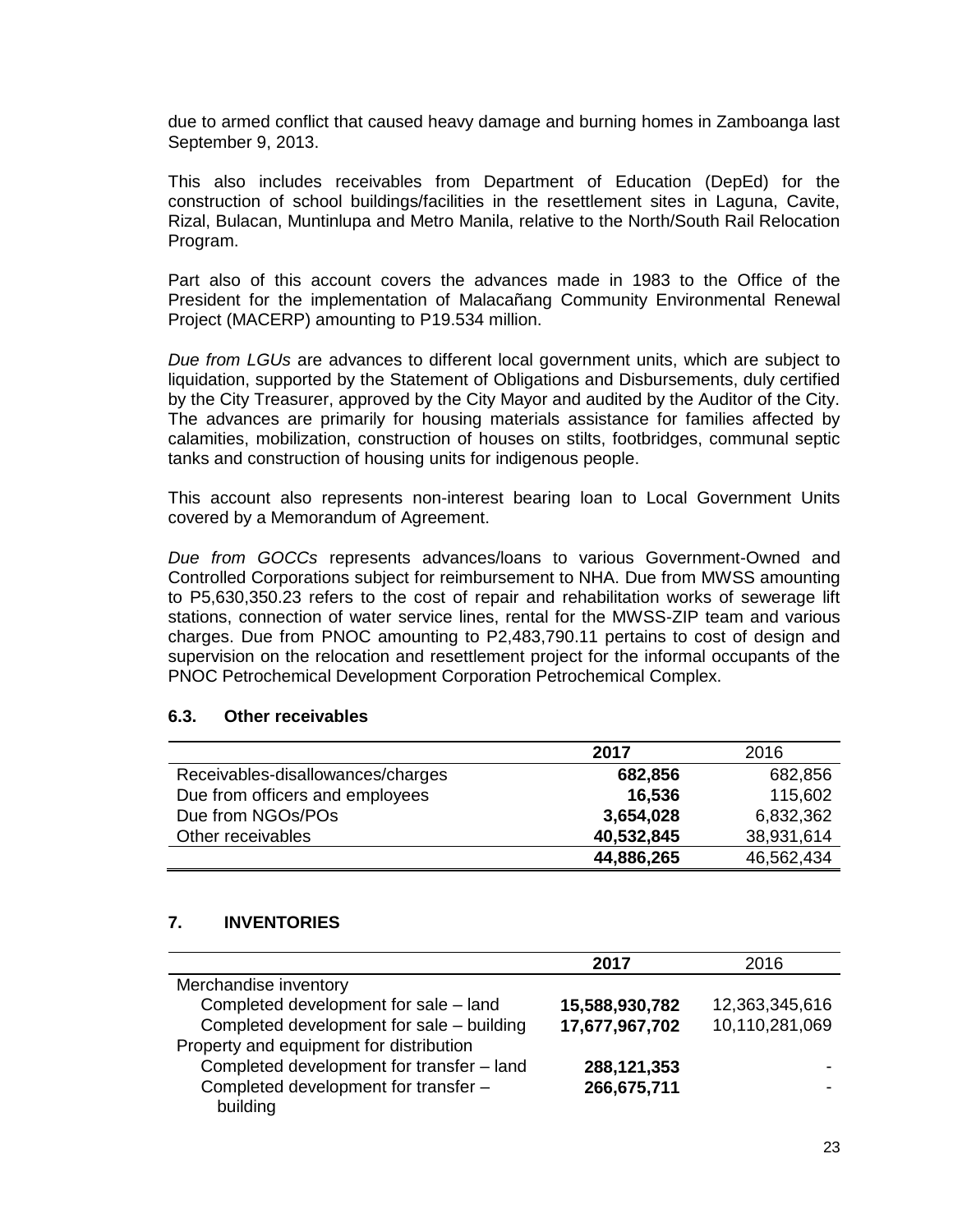|                                        | 2017           | 2016           |
|----------------------------------------|----------------|----------------|
| Work-in-process inventory              |                |                |
| Sites and services                     | 22,963,547     |                |
| Slum upgrading                         | 88,889,178     |                |
| Housing units                          | 5,155,458,945  |                |
| Resettlement projects                  | 3,404,221,810  |                |
| <b>Community facilities</b>            | 1,160,389,201  |                |
| Inventory held for consumption         |                |                |
| Office supplies inventory              | 8,764,841      | 9,244,616      |
| Drugs and medicines inventory          | 105,718        | 109,453        |
| Other supplies and materials inventory | 103,521        | 103,521        |
|                                        | 43,662,592,309 | 22,483,084,275 |

*Merchandise inventory* represents the cost of developed lots, houses and buildings transferred from Work-in-Process Inventory to this account for disposition/sale. The sale is supported by Sales Report from the project office to reflect the cost of sales. Any adjustment or cancellation is supported by amended/cancelled Sales Report.

*Property and equipment for distribution* pertains to cost of infrastructure/community facilities for transfer to various government agencies such as DOH, MWSS, DPWH, DLGCD, LWUA, DECS and DSWD.

*Work-in-process inventory* represents the cost of on-going projects of the NHA.

- *Sites and services* are raw lands acquired and developed by NHA for the purpose of turning into serviced home lots which will serve as alternative to informal settlers as well as catchment areas for in-migration and population growth.
- *Slum upgrading* entails the acquisition and on-site improvement of occupied lands through the introduction of road or alleys and basic services such as water and power.
- *Housing units* pertain to Low Rise Buildings (LRB) and Medium Rise Buildings (MRB) constructed for sale upon completion.
- *Resettlement projects* involve acquisition and development of large tracts of raw land to generate serviced lots or core housing units for families displaced from danger areas such as waterways, esteros and railroad tracks and from sites intended for government infrastructure projects.
- *Community facilities* include other structures such as school buildings, Multipurpose Hall, Livelihood Centers and Health Centers, etc. to be transferred to LGUs and DepEd upon completion.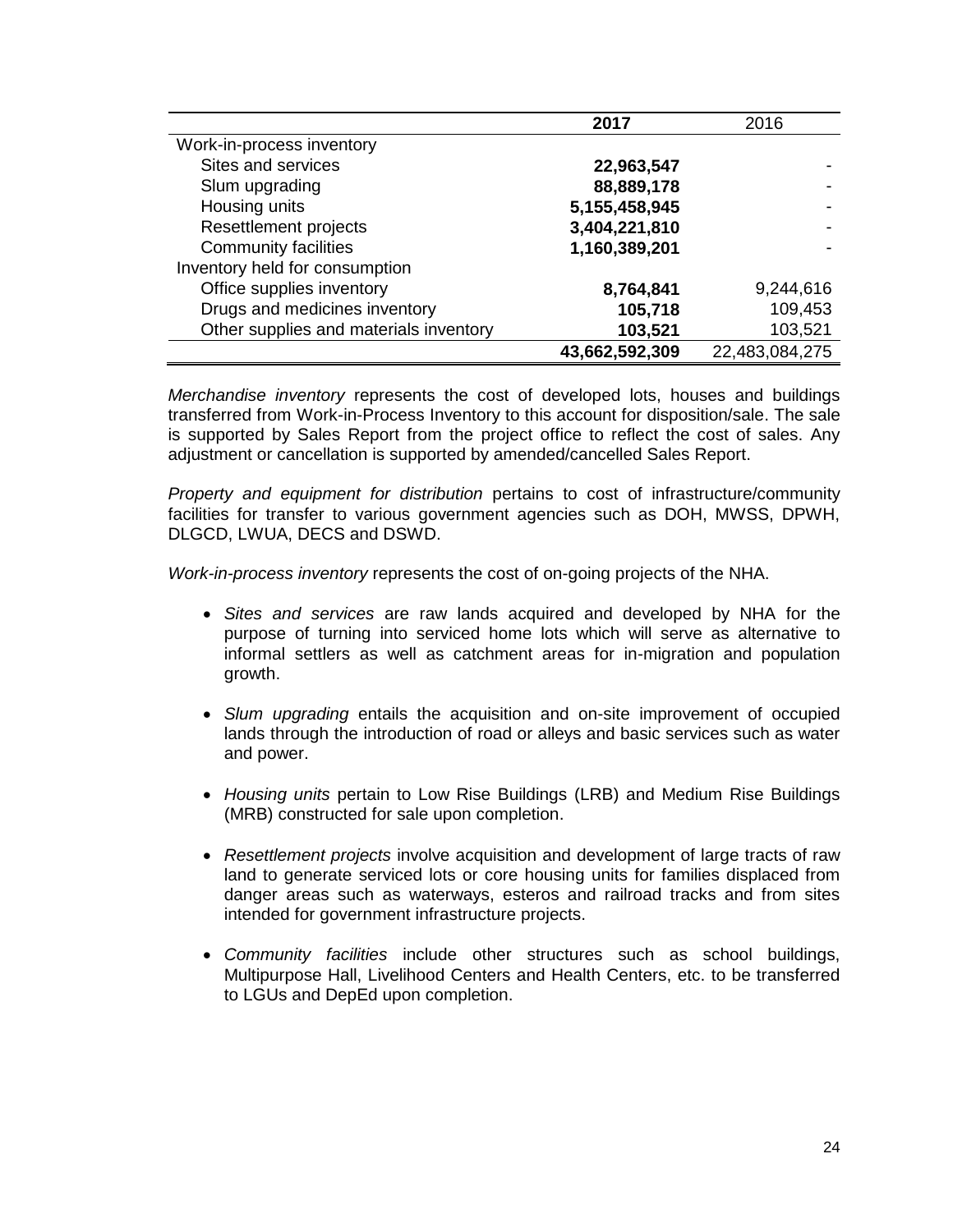# **8. OTHER CURRENT ASSETS**

This consists of the following:

|                                        | 2017          | 2016          |
|----------------------------------------|---------------|---------------|
| Advances                               |               |               |
| Advances for operating expenses        | 55,915,140    | 51,978,682    |
| Advances for payroll                   | 1,542,974     | 548,552       |
| Advances to special disbursing officer | 2,765,534     | 1,050,609     |
| Advances to officers and employees     | 36,624        | 61,832        |
| Prepayments                            |               |               |
| Advances to contractors                | 3,005,118,752 | 3,242,105,613 |
| Prepaid insurance                      | 418,367       | 808,984       |
|                                        | 3,065,797,391 | 3,296,554,272 |

*Advances for operating expenses* represent the working fund of the NHA.

*Advances for payroll* represent the payroll fund of the NHA.

*Advances to special disbursing officer* are for special purpose/time-bound undertakings to be liquidated within specified period.

*Advances to officers and employees* are amounts advanced for official travel.

*Advances to contractors* refer to advances made to contractors representing mobilization fee equivalent to 15% of the contract cost.

### **9. INVESTMENTS**

|                                     | 2017          | 2016          |
|-------------------------------------|---------------|---------------|
| Investments in joint venture        |               |               |
| Urban Triangle Development Project  | 5,254,142,851 | 6,128,409,000 |
| Zamboanga Teachers Village Housing  | 10,047,693    | 10,213,625    |
| <b>AFP Military Housing</b>         | 15,205,628    | 13,429,078    |
| Canduman Resettlement Project       | 5,049,934     | 5,049,934     |
| Kadayawan Homes                     | 4,355,582     | 4,355,582     |
| <b>Concepcion Resettlement Site</b> | 6,500,000     | 6,500,000     |
| San Juan Cooperative Housing        | 6,176,579     | 6,176,579     |
| <b>Barangay McKinley</b>            | 12,197,970    | 12,197,970    |
| Various joint venture projects      | 23,299,105    | 23,326,747    |
| Investments in stocks               | 38,890        | 38,890        |
|                                     | 5,337,014,232 | 6,209,697,405 |

*Investments in joint venture* represent the NHA's equity on the above various joint venture projects.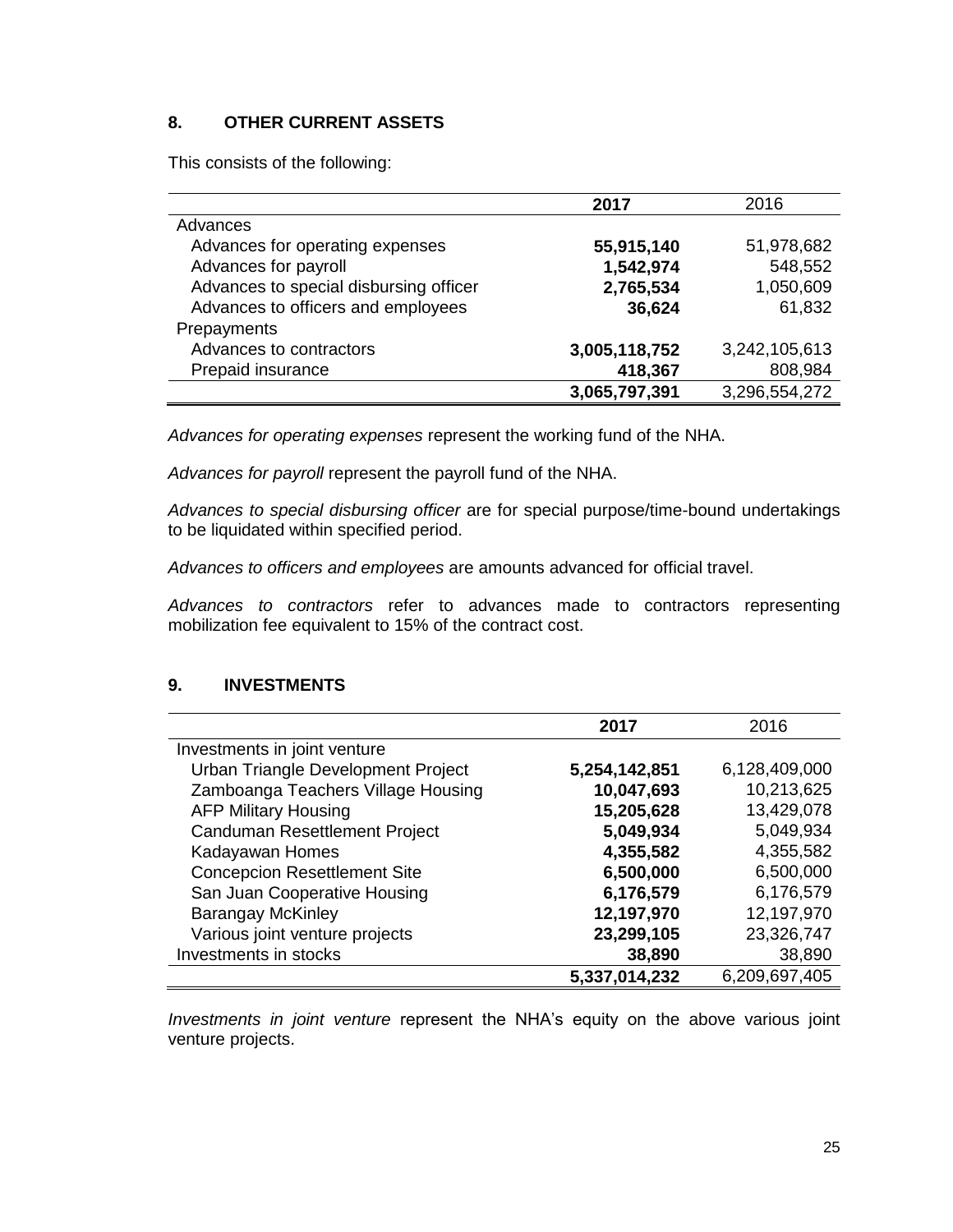Urban Triangle Development Project pertains to the Joint Venture Agreement with Ayala Land Inc. on August 27, 2009 to develop part of North Triangle Property consisting of 281,829 square meters (sq.m.) of land into a mixed-use complex at P21,000 per sq.m.

# **10. INVESTMENT PROPERTY**

Investment property consists of land and tenement housing projects rented out to NHA beneficiaries.

# **11. PROPERTY, PLANT AND EQUIPMENT**

|                        | Land            | Land<br>Improve-<br>ments | Bldgs. &<br>Other<br><b>Structures</b> | Machinery &<br>Equipment | <b>Transportation</b><br>Equipment | Furniture,<br><b>Fixtures &amp;</b><br><b>Books</b> | Other<br><b>PPE</b> | CIP-Buildings &<br>Other<br><b>Structures</b> | <b>TOTAL</b>     |
|------------------------|-----------------|---------------------------|----------------------------------------|--------------------------|------------------------------------|-----------------------------------------------------|---------------------|-----------------------------------------------|------------------|
| Cost                   |                 |                           |                                        |                          |                                    |                                                     |                     |                                               |                  |
| Jan. 1, 2017           | 2.502.621.872   | 16,984,432                | 730,197,554                            | 214,958,588              | 129,295,219                        | 3,698,094                                           | 2.506.800           | 8,892,734,586                                 | 12,492,997,145   |
| Additions/Acquisitions | 1.314.808       | 3,904,702                 |                                        | 19.677.137               | 149,700                            | 372.620                                             | 338,400             | 889,753,339                                   | 915.510.706      |
| Disposal/Adjustments   | (1,248,931,019) |                           | (491,090,868)                          | 5.764                    | (8, 282, 283)                      | 15.232                                              |                     | (9,643,986,998)                               | (11,392,270,172) |
|                        | 1,255,005,661   | 20,889,134                | 239,106,686                            | 234,641,489              | 121, 162, 636                      | 4.085.946                                           | 2,845,200           | 138,500,927                                   | 2,016,237,679    |
| Acc. Depreciation      |                 |                           |                                        |                          |                                    |                                                     |                     |                                               |                  |
| Jan. 1, 2017           |                 | 4.144.996                 | 185.442.623                            | 100.701.614              | 90,130,018                         | 1.735.581                                           | 1.219.911           | ٠                                             | 383,374,743      |
| Charge for the year    |                 | 1,851,901                 | 8,325,827                              | 23.872.269               | 9,517,215                          | 437,881                                             | 454,854             | $\overline{a}$                                | 44.459.947       |
| Disposal/Adjustments   |                 |                           | (51, 278, 736)                         | (2, 288)                 | (8,044,468)                        |                                                     |                     |                                               | (59, 325, 492)   |
|                        |                 | 5.996.897                 | 142,489,714                            | 124,571,595              | 91,602,765                         | 2,173,462                                           | 1,674,765           |                                               | 368,509,198      |
|                        | 1,255,005,661   | 14,892,237                | 96,616,972                             | 110,069,894              | 29,559,871                         | 1,912,484                                           | 1,170,435           | 138,500,927                                   | 1,647,728,481    |
| Cost                   |                 |                           |                                        |                          |                                    |                                                     |                     |                                               |                  |
| Jan. 1, 2016           | 2,665,107,577   | 16,516,786                | 711,808,582                            | 193,033,163              | 127,784,703                        | 27.330.570                                          | 2,198,000           | 7,697,491,343                                 | 11,441,270,724   |
| Additions/Acquisitions | 155,645,589     | 467,646                   | 263,993,274                            | 37,101,594               |                                    | 3,436,234                                           | 308,800             | 1,195,243,243                                 | 1,656,196,380    |
| Disposal/Adjustments   | (318, 131, 294) |                           | (245, 604, 303)                        | (15, 176, 170)           | 1,510,517                          | (27,068,710)                                        |                     |                                               | (604, 469, 960)  |
|                        | 2,502,621,872   | 16,984,432                | 730,197,553                            | 214,958,587              | 129,295,220                        | 3,698,094                                           | 2.506.800           | 8,892,734,586                                 | 12,492,997,144   |
| Acc. Depreciation      |                 |                           |                                        |                          |                                    |                                                     |                     |                                               |                  |
| Jan. 1, 2016           |                 | 3,246,005                 | 182,471,068                            | 97.169.202               | 79,880,772                         | 17,495,821                                          | 810,375             |                                               | 381,073,243      |
| Charge for the year    | ٠               | 898,991                   | 2,971,555                              | 18,663,258               | 11,005,399                         | 1,850,625                                           | 409,536             |                                               | 35,799,364       |
| Disposal/Adjustments   | ٠               |                           |                                        | (15,130,846)             | (756, 153)                         | (17,610,866)                                        | $\sim$              |                                               | (33, 497, 865)   |
|                        | ٠               | 4,144,996                 | 185,442,623                            | 100,701,614              | 90,130,018                         | 1,735,580                                           | 1,219,911           |                                               | 383,374,742      |
|                        | 2.502.621.872   | 12.839.436                | 544.754.930                            | 114.256.973              | 39,165,202                         | 1.962.514                                           | 1.286.889           | 8.892.734.586                                 | 12,109,622,402   |

This is composed of the following:

*Housing and community development administrative site* represents cost of land utilized as project offices of NHA, staff building, livelihood centers and the like.

*Land assembly for future projects* represents cost of undeveloped lots acquired for eventual development or redevelopment and intended for future projects.

*Buildings and other structures* are used for administrative purposes such as office buildings, multipurpose halls, recreational centers and the like.

# **12. OTHER NON-CURRENT ASSETS**

|                                    |                | 2016           |
|------------------------------------|----------------|----------------|
|                                    | 2017           | (As Restated)  |
| Loans and receivables              |                |                |
| Accounts receivable-mortgage sales | 43,128,664     | 52,503,948     |
| Loans receivable - LGUs            | 60,605,941     | 60,605,941     |
| Allowance for impairment - LGUs    | (60, 605, 941) | (60, 605, 941) |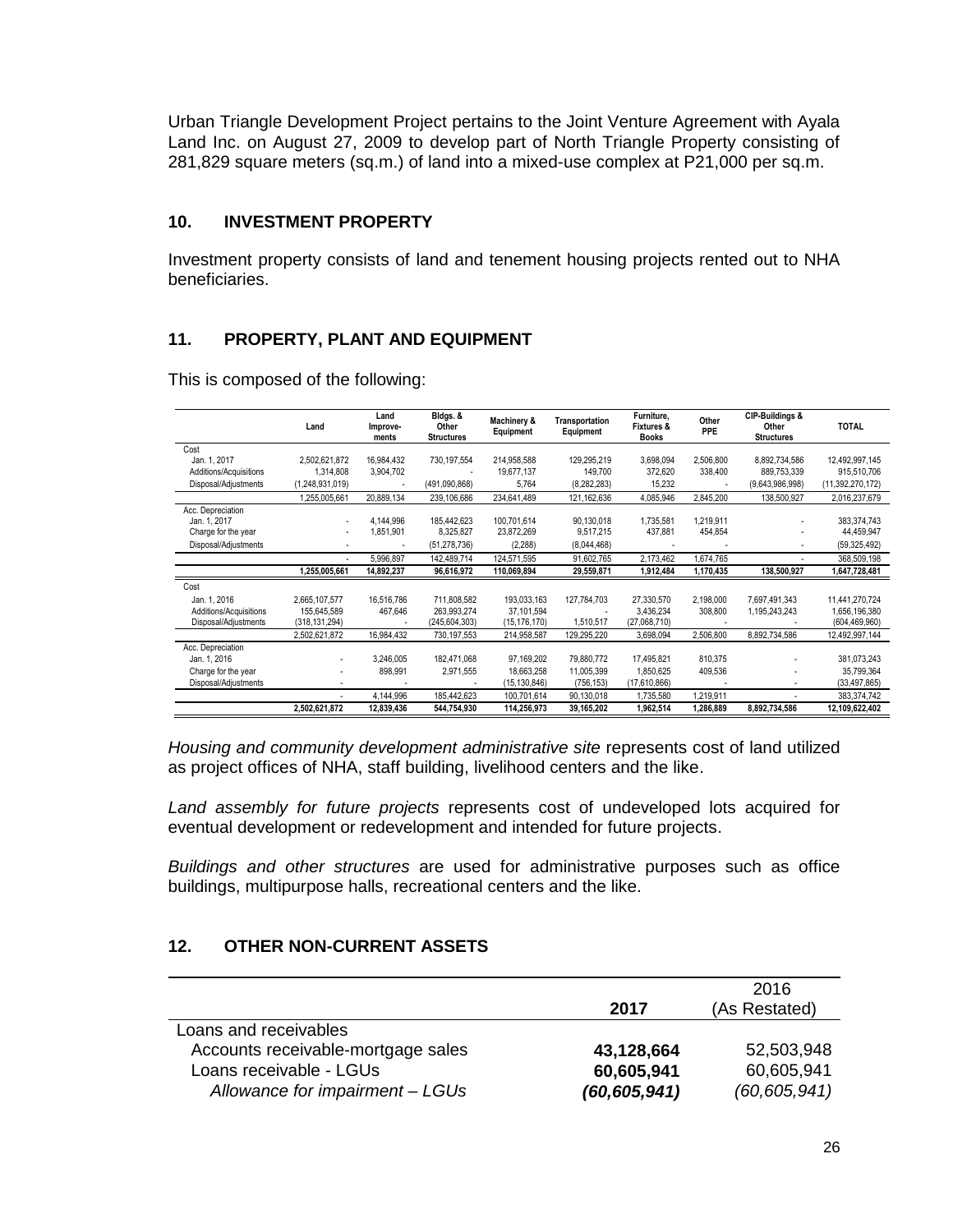|                                   |                 | 2016            |
|-----------------------------------|-----------------|-----------------|
|                                   | 2017            | (As Restated)   |
| Loans receivable – others         | 127,974,298     | 128,126,109     |
| Allowance for impairment – others | (128, 126, 109) | (128, 126, 109) |
| Inter-agency receivables          |                 |                 |
| Due from NGAs                     | 167,944         | 167,944         |
| Due from LGUs                     | 27,842,701      | 27,946,481      |
| Due from GOCCs                    | 17,252,212      | 17,252,212      |
| Other receivables                 |                 |                 |
| Other receivables                 | 7,245,994       | 7,245,994       |
| Allowance for impairment – other  | (7, 245, 994)   | (7,245,994)     |
| receivables                       |                 |                 |
| Other assets                      |                 |                 |
| Advances to contractors           | 16,571,321      | 16,571,321      |
| Prepaid rent                      | 572,865         | 572,865         |
| Guaranty deposits                 | 86,557,183      | 86,348,674      |
| <b>Restricted fund</b>            | 5,308,939,772   | 3,704,746,775   |
| Foreclosed property/assets        | 62,065,735      | 61,445,836      |
| Other assets                      | 678,198,929     | 35,335,619      |
|                                   | 6,241,145,515   | 4,002,891,675   |

*Loans receivable – LGUs* are loans extended by the NHA for the following programs:

|                                                        | 60,605,941 |
|--------------------------------------------------------|------------|
| drainage works                                         |            |
| Various housing, improvement of water system, survey & | 41,665,023 |
| Line agencies                                          | 300,000    |
| Joint venture program                                  | 5,007,575  |
| Pambansang Bagong Nayon                                | 6,566,232  |
| <b>Municipal Treasurer</b>                             | 2,260,799  |
| Zonal Improvement Project                              | 4,010,151  |
| Regional cities development                            | 103,974    |
| Slum upgrading                                         | 692,187    |
|                                                        |            |

*Loans receivable* also includes bridge financing to Joint Venture partners which are nonmoving for five years or more.

*Due from NGAs/LGUs/GOCCs* represents advances made to different government units wherein Audited Statement of Disbursements is not yet submitted to record the liquidation.

*Other receivables* represent receivables from various joint venture partners, receivables from beneficiaries for water and electric services, Meralco meters and service deposits. It also includes receivables from employees no longer with NHA and/or collecting officers who were separated from NHA with outstanding balances.

*Advances to contractors* represent the 15 per cent advance payment for mobilization not yet recouped due to termination/suspension or rescission of contract.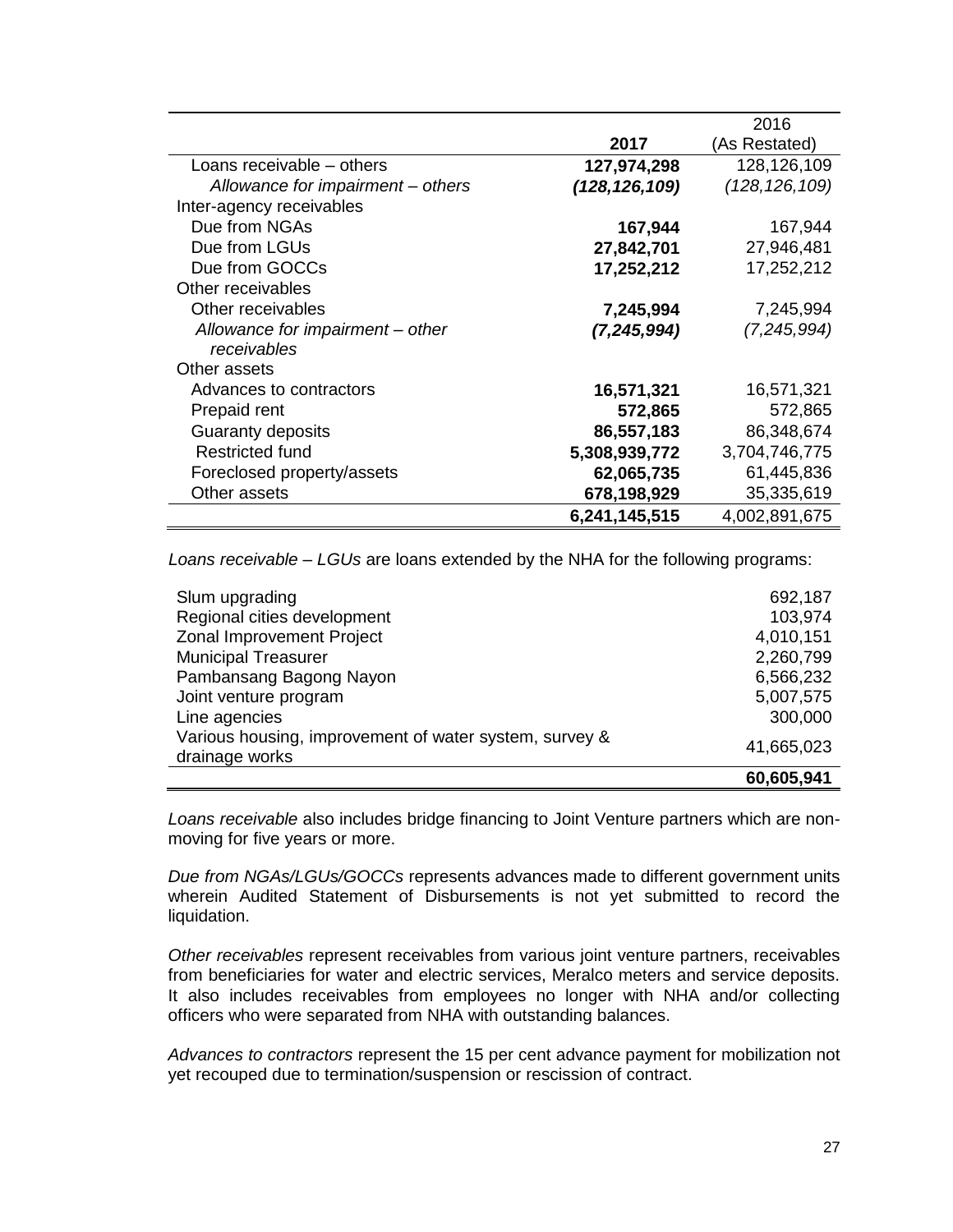*Allowance for impairment* pertains to the set-up of 100 per cent allowance for doubtful accounts for loans granted that had been outstanding for more than five years.

*Guaranty deposits* are deposits made to National Home Mortgage Finance Corporation (NHMFC) for mortgage take-out loans of various NHA beneficiaries without individual lot titles. These also include deposits to Meralco, MWSS, various water districts, etc. made for various NHA housing projects and offices for electric and water service connections.

*Restricted fund* represents fund for special purpose which cannot be used in the operation of the Agency.

*Foreclosed property/assets* pertain to the following properties which are foreclosed/acquired by the NHA.

| NHA-SSS Apt/Dorm Leila Cristobal Prop   | 17,142,511 |
|-----------------------------------------|------------|
| NHA-SSS Apt/Dorm Andrew & Ester Nocon   | 14,694,406 |
| NHA-SSS Apt/Dorm Enrique Mabasa Prop    | 13,658,005 |
| NHA-SSS Apt/Dorm Mary Christine Yu Prop | 6,670,315  |
| NHA-SSS Apt/Dorm Jose Morales Property  | 2,954,358  |
| <b>Baguio City Dormitory</b>            | 2,938,278  |
| A. Basa Property - Quezon City          | 1,055,825  |
| <b>Northern Hills Subdivision</b>       | 1,036,760  |
| Others                                  | 1,915,277  |
|                                         | 62,065,735 |

*Other assets* include investment in joint venture with Trustek Conclad Aus-Phil., Inc. of P35 million. After the joint venture was terminated, custody to idle machineries and equipment were transferred to NHA. The equipment had been offered for bids but there were no takers. The NHA is looking for other means to dispose the assets.

#### **13. FINANCIAL LIABILITIES**

|                               | 2017           | 2016        |
|-------------------------------|----------------|-------------|
| Accounts payable              | 192,433,488    | 134,307,628 |
| Due to officers and employees | 52,547,638     | 61,653,210  |
| Loans payable - domestic      | $\blacksquare$ | 95,278,406  |
| Tax refunds payable           | 71,945         | 137,351     |
|                               | 245,053,071    | 291,376,595 |

*Loans payable – domestic* includes Urban III, LA#1821, a loan to be assumed by MWSS for water systems funded by the World Bank under the Zonal Improvement Projects, subject to issuance of a negative Advice of Allotment by the BTr. The account is net of overpayment to BTr of P1.723 million.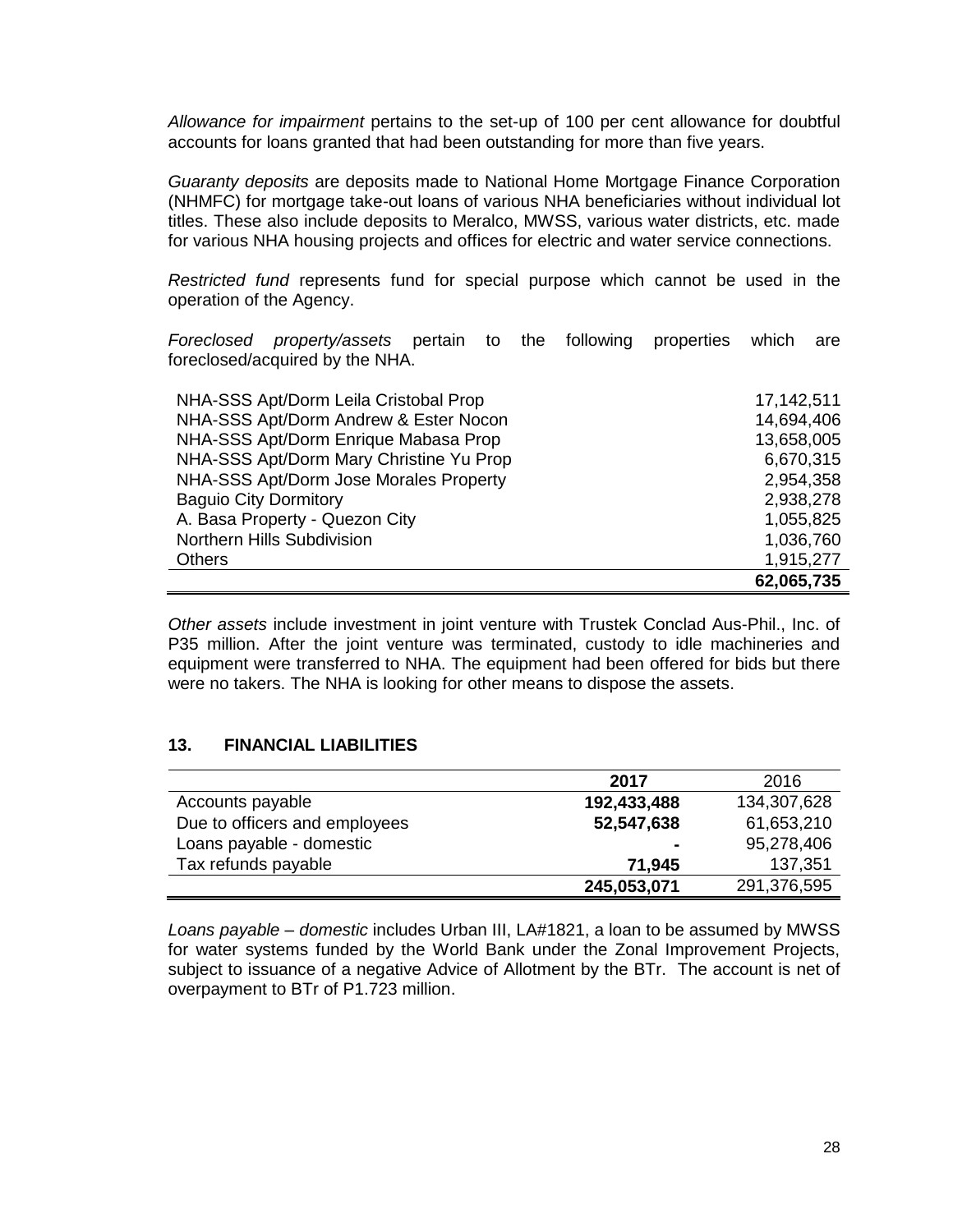### **14. INTER-AGENCY PAYABLES**

|                                     | 2017          | 2016          |
|-------------------------------------|---------------|---------------|
| Due to BIR                          | 12,447,153    | 30,241,223    |
| Due to GSIS                         | 14,406,268    | 1,850,694     |
| Due to Pag-ibig                     | 1,393,707     | 580,083       |
| Duet to Philhealth                  | 929,251       | 366,696       |
| Due to government corporations      | 50,228,431    | 50,254,043    |
| Due to LGUs                         | 112,674,173   | 113,488,676   |
| Due to subsidiaries/joint           | 1,354,203,101 | 1,367,083,378 |
| venture/associates/affiliates       |               |               |
| Due to treasurer of the Philippines | 2,611,905,834 | 2,472,977,947 |
|                                     | 4,158,187,918 | 4,036,842,740 |

*Due to BIR/GSIS/Pag-ibig and Philhealth* represents personal/corporate contribution/loan repayment and withholding taxes for remittance to said agencies.

*Due to government corporations* includes collection from various housing projects covered by Trust Agreement such as PEA Pabahay, ATO Civil Aeronautics Administration, Pasig River Rehabilitation Commission (Kasiglahan 1-5) and BCDA.

*Due to LGUs* pertains to collection from various Zonal Improvement Project (ZIP) projects for remittance to LGUs based on Metro Manila Commission Memorandum which was for adjustment in the books to be treated as payment of the beneficiaries.

*Due to subsidiaries/joint venture/associates/affiliates* are developers' share from sales under mortgage take-out scheme in joint venture projects with the NHA.

*Due to Treasurer of the Philippines* are trust funds released by DBM through the BTr for the Medium-Rise Public and Private Housing and Local Housing Program as mandated in the CISFA of 1994.

The account also includes P9.096 million land cost of Dumagok Resettlement Project, which the NHA shall reimburse the national government the value of the land after the final payment of the areas reserved for socialized housing purposes by the qualified beneficiaries.

The P95.278 million loan to Urban III, LA#1821 was reclassified from Loans Payable to Due to Treasurer account in 2017, this is to be assumed by MWSS for water systems funded by the World Bank under the Zonal Improvement Projects, subject to issuance of a negative Advice of Allotment by the BTr.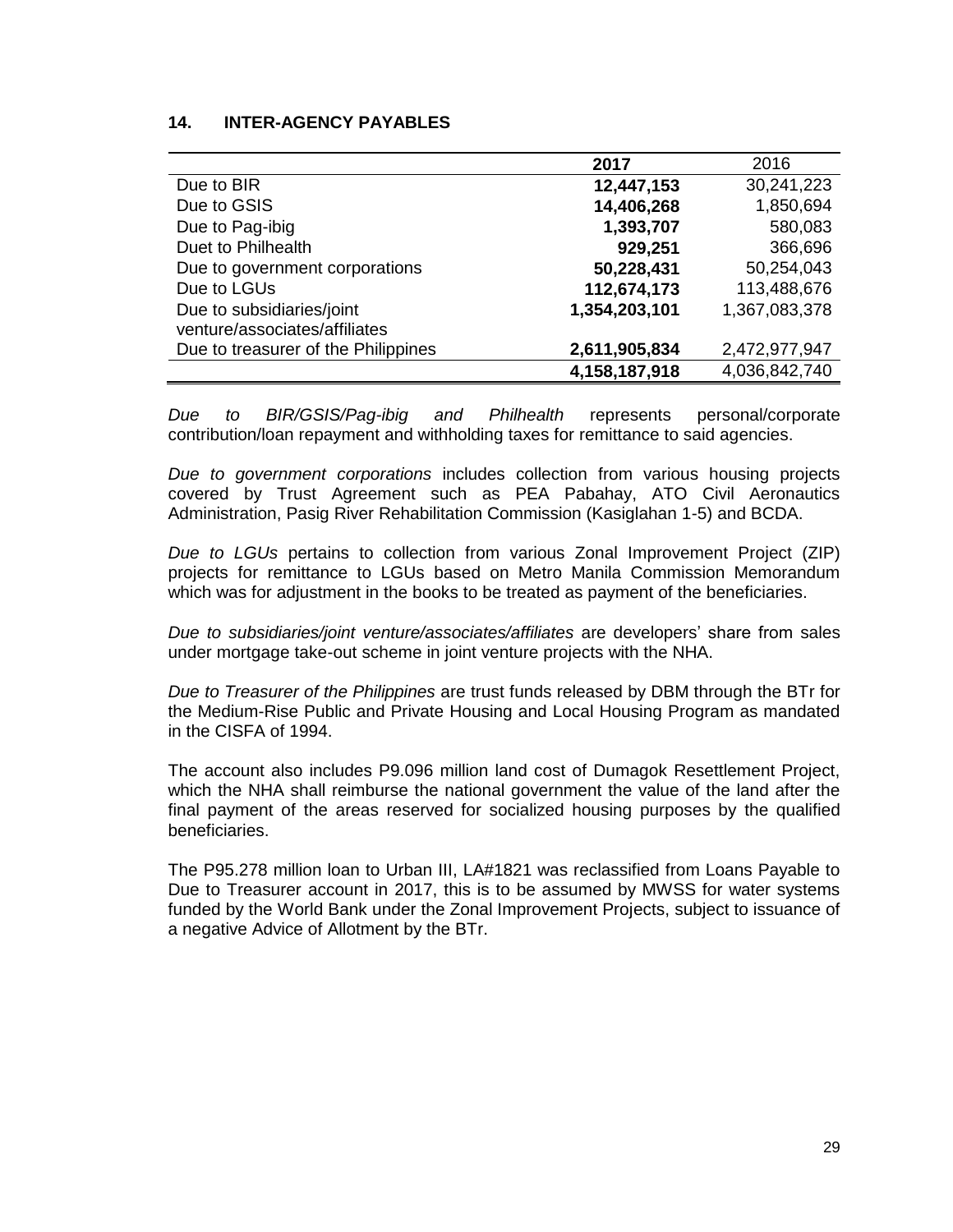# **15. TRUST LIABILITIES**

|                                    | 2017          | 2016          |
|------------------------------------|---------------|---------------|
| <b>Trust liabilities</b>           |               |               |
| National government agencies       | 2,422,650,921 | 1,587,659,251 |
| Government corporations            | 484,426,373   | 463,057,920   |
| Others - Ayala Land, Inc.          | 21,633,562    | 386,927,743   |
| Guaranty/security deposits payable | 4,403,195,616 | 4,059,026,292 |
|                                    | 7,331,906,472 | 6,496,671,206 |

*Trust liabilities* consist of funds entrusted to NHA for special purpose and collection from beneficiaries housing projects covered by Trust Agreement.

*Guaranty/security deposits payable* refers to the amount deducted from the progress billing of contractors/developers to guarantee performance for the contract.

# **16. DEFERRED CREDITS / UNEARNED INCOME**

|                                        |               | 2016          |
|----------------------------------------|---------------|---------------|
|                                        | 2017          | (As Restated) |
| Deferred income from installment sales | 3,950,542,694 | 4,570,994,554 |
| Depository liabilities                 | 627,677,695   | 607,693,804   |
| Deferred profit - uncollected claims   | 14,788,141    | 14,788,141    |
|                                        | 4,593,008,530 | 5,193,476,499 |

*Deferred income from installment sales* is the difference between the selling price and cost of sales of lots, houses and lots or units sold.

*Depository liabilities* represent buyers' deposit on lots and titles and rental deposit from beneficiaries of various NHA projects.

*Deferred profit – uncollected claims* represent amount due to G & M Realty Construction & Development Corporation, a joint venture partner in the Consuelo Heights Housing Projects in Tuguegarao, Cagayan per Court Decision under Civil Case No. Q 95-24669 dated February 2, 1998 and writ of execution dated March 1, 1999.

### **17. PROVISIONS AND CONTINGENT LIABILITIES**

The Provision account consists of the following:

• Supreme Court Decision under Case No. G.R. 191657 dated July 31, 2017 - P400 million

The petition of NHA was denied and ordered to pay the respondents the value of a parcel of land situated in Carmona Cavite with an area of 224,287 sq.m. assessed at P1,200 per sq.m. with interest of 12 per cent per annum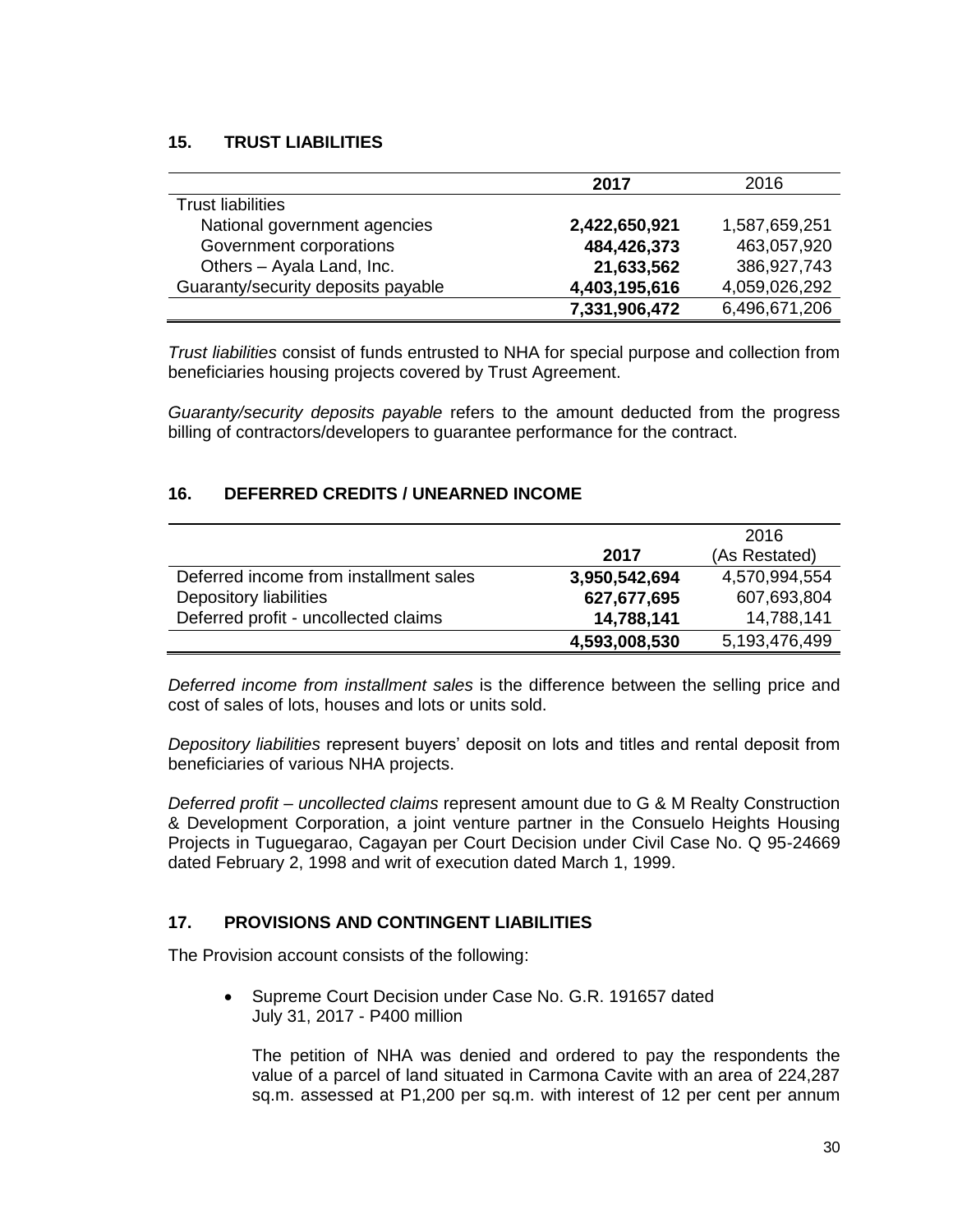from the time of demand or on April 29, 1991 until June 30, 2013 and with interest of six per cent per annum from July 1, 2013 until fully paid. The NHA negotiated with the respondent at a compromise amount of P400 million to settle its liability.

 Supreme Court Decision under Case No. G.R. 173802 dated April 7, 2014 - P278.392 million

The petition of NHA was denied and ordered to pay the respondents a just compensation of P705 per sq.m. for the properties located at Lapasan, Cagayan de Oro City, Misamis Oriental with a total area of 59,021 sq.m., plus interest of 12 per cent per annum from May 25, 1981 to December 31, 2016, totaling P298.765 million of which P20.373 million was settled in 2017. These properties were expropriated pursuant to Letter of Instructions (LOI) No. 555, Instituting a Nationwide Slum Improvement and Resettlement Program and LOI 557, Adoption of Slum Improvement as a National Housing Policy, both dated June 11, 1977.

The NHA contingent liability of P4.119 billion to Home Guaranty Corporation (HGC) relative to the terminated Smokey Mountain Asset Pool Agreement is not yet recognized in the books pending the results of the evaluation, reconciliation, coordination/mediation and compromise with the parties concerned.

# **18. OTHER PAYABLES**

This is composed of the following:

|                                           | 2017        | 2016        |
|-------------------------------------------|-------------|-------------|
| Current                                   |             |             |
| Dividends payable                         | 18,219,574  | 163,670,320 |
| Miscellaneous liability                   | 9,860,385   | 6,004,240   |
| Contractors                               | 39,252,912  | 9,862,284   |
| Pinatubo Project Management Office (PPMO) | 277,780     | 255,839     |
| <b>National Government Center (NGC)</b>   | 77,326,841  | 86,735      |
| Other payables                            | 150,008,421 | 122,341,813 |
|                                           | 294,945,913 | 302,221,231 |
| Non-current                               |             |             |
| Contingent liability                      | 204,029,706 | 196,331,835 |
|                                           | 498,975,619 | 498,553,066 |

Pursuant to RA No. 7656, the NHA annually declare and remit dividends of at least fifty percent (50%) of Net Earnings, directly to the National Government in the name of the Treasurer of the Philippines on or before 15 May of each year.

Of the total P77 million payable to NGC, P72.771 million represents the 1<sup>st</sup> payment of Public Attorney's Office (PAO) for the social preparation and relocation of families occupying the lot where the PAO Central Office Building is to be constructed.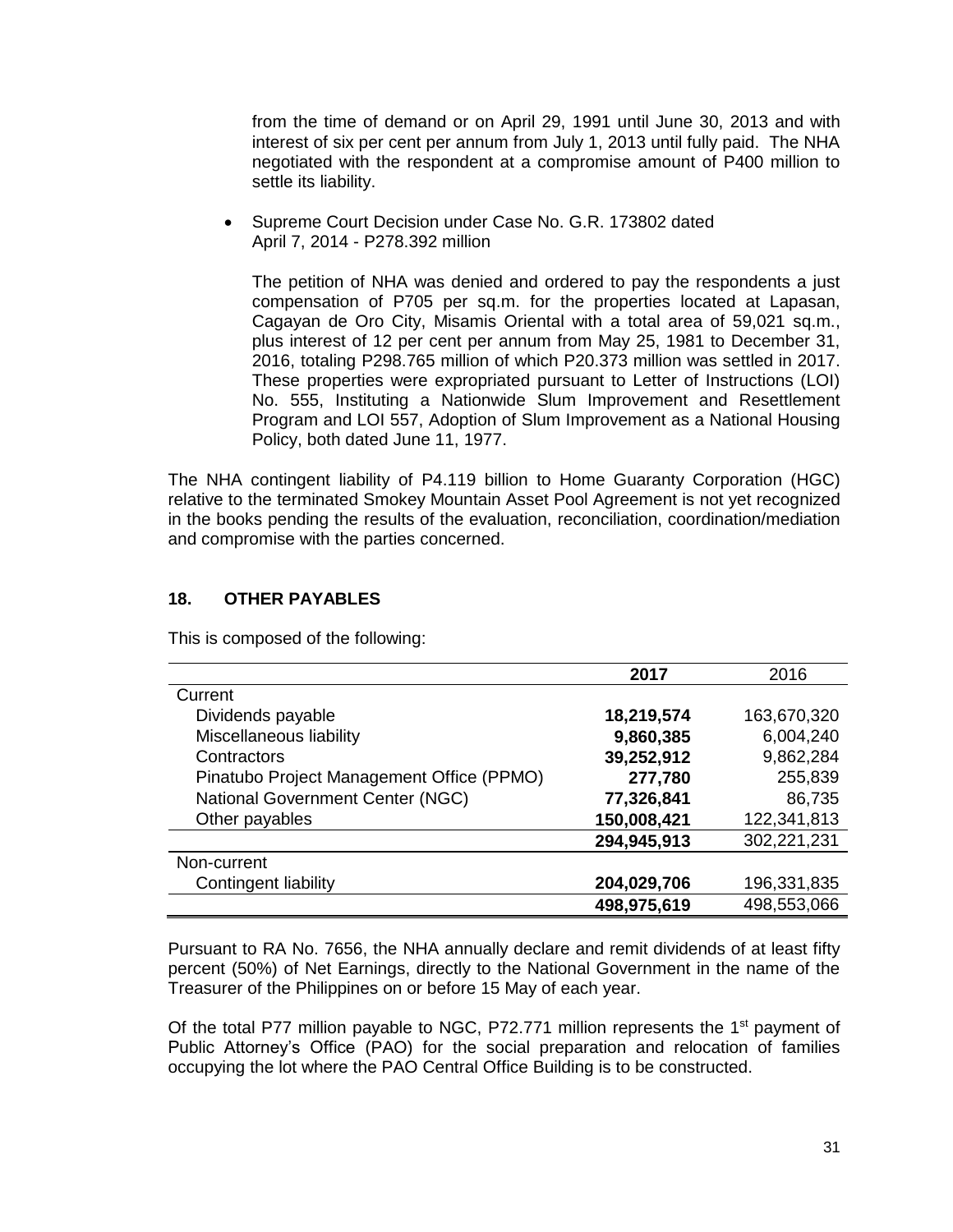*Miscellaneous liabilities/due to contractors* consist of amounts received from prospective buyers, tenants, awardees and contractors to guarantee performance of awarded contracts.

*Contingent liability for additional cost of pre-sold/completed projects* represent additional cost to be incurred to complete various projects.

# **19. GOVERNMENT EQUITY**

|                               | 2017            | 2016           |
|-------------------------------|-----------------|----------------|
| Accumulated surplus/(deficit) | 106,031,132,635 | 87,888,389,839 |
| Government equity             | 2,893,406,770   | 2,893,406,770  |
| Contributed capital           | 3,494,298,633   | 3,495,726,524  |
|                               | 112,418,838,038 | 94,277,523,133 |

*Accumulated surplus/(deficit)* contains the cumulative results of operations of the NHA and subsidy fund received from National Government.

The authorized capitalization of the Authority is P5 billion per PD No. 1924 dated May 6, 1984, to provide NHA the long-term capability to undertake the comprehensive national housing program for marginal and low income families. The amount of P2.893 billion has been issued by the National Government leaving an unissued capitalization of P2.107 billion.

*Contributed Capital* mostly consists of properties acquired by NHA thru Republic Acts, Executive Orders or Presidential Proclamations. The NHA in coordination with other government agencies was designated to develop, convert into housing units and administer the disposition of the properties to bonafide occupants. Its detailed composition is as follows:

| Joint venture project/asset pool                             |               |
|--------------------------------------------------------------|---------------|
| <b>Vitas Reclamation Project</b>                             | 1,520,185,412 |
| Smokey Mountain Development and Reclamation Project          | 758,110,161   |
| Thru PD/PP                                                   |               |
| Three lots from the Municipality of Pasig, Cainta and Taytay | 56,415,806    |
| Lualhati housing project-Baguio City                         | 17,425,060    |
| DAR BPI Compound (Cresencia Village), Baguio City            | 21,600,000    |
| Lot located in Barangay Katipunan, Q.C.                      | 14,513,760    |
| Land cost of Tala 1 MRH                                      | 26,209,000    |
| Land cost-Maria Orosa and Jorge Bacobo Housing Project       | 108,200       |
| Lianga Housing Project, Surigao del Sur                      | 37,820,160    |
| Caingin Housing Project, Iloilo                              | 26,034,720    |
| Tala Estate, Caloocan City                                   | 15,460,016    |
| Bagong Silang Project, Phase XI, Package 10                  | 21,461,165    |
| Land cost of Tala 2 MRH, Caloocan City                       | 52,000,000    |
| Bagong Silang Project, Phase XI, Package 9                   | 14,533,506    |
| SMDRP (MRB-10B)                                              | 65,862,720    |
| Land cost of Tala 3 MRH                                      | 52,171,600    |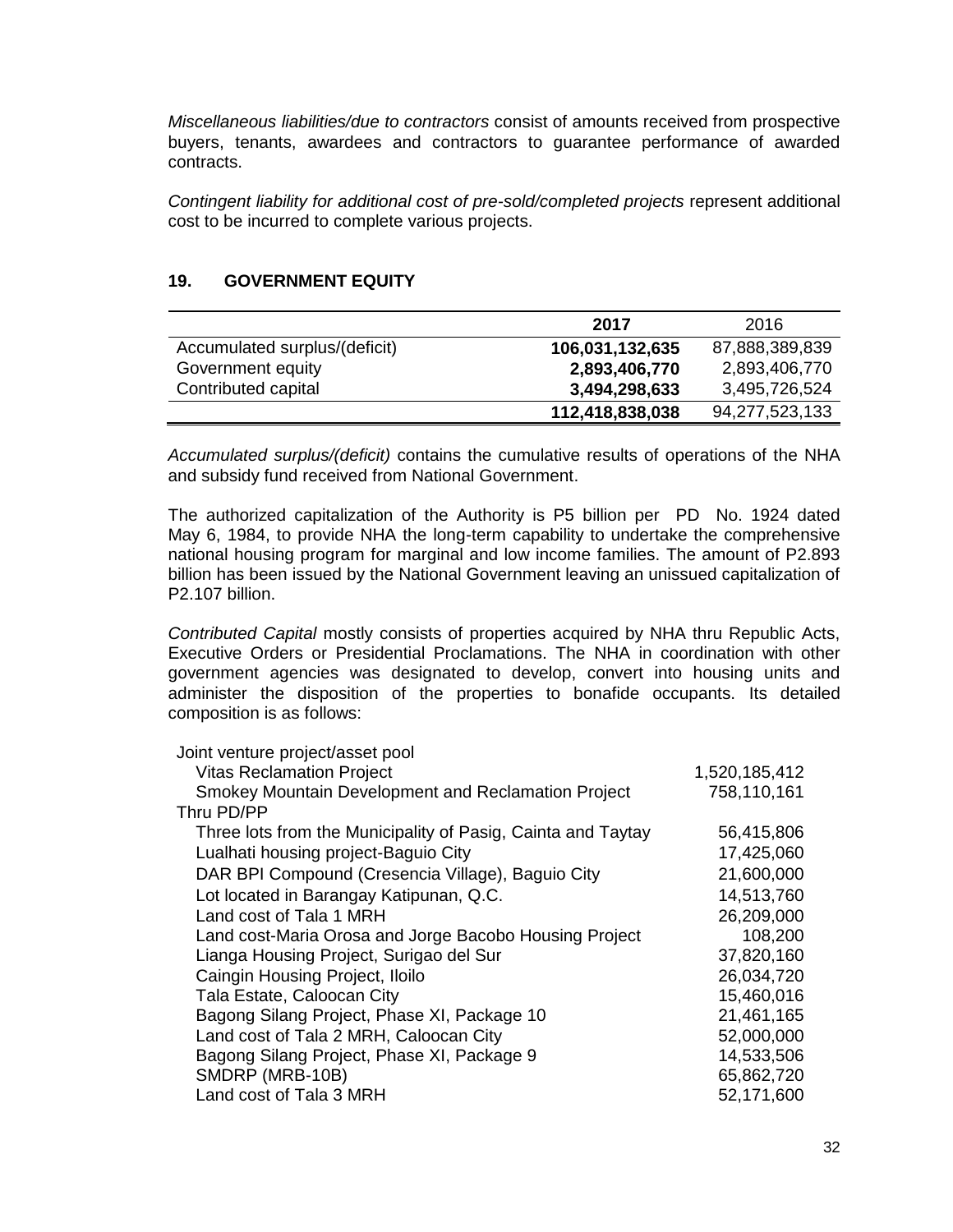|                                                                   | 3,494,298,633 |
|-------------------------------------------------------------------|---------------|
| One computer unit                                                 | 25,000        |
| Three motor vehicles                                              | 800,500       |
| Donation                                                          |               |
| Housing for 1 <sup>st</sup> Dist. of Agusan del Norte – from DPWH | 3,263,360     |
| Philippine Centennial Village Project, Taguig – from BCDA         | 242,724,323   |
| <b>DOTC</b>                                                       | 193,450       |
| Polo Transmitting Community Development Cooperative–from          |               |
| Lot from DSWD at Sta. Ana Manila                                  | 10,826,000    |
| Lot from DPWH at Sta. Ana Manila                                  | 17,753,151    |
| Monterraza Subdivision, Benguet from PMS                          | 117,618,100   |
| From other government agency (thru PD/PP)                         |               |
| <b>Camp Greg PNP Housing Project</b>                              | 8,793,823     |
| Tala Development Project Phase 4                                  | 277,863,640   |
| Tala Development Project Phase 2                                  | 45,781,000    |
| Tala Development Project Phase 5                                  | 50,235,000    |
| Barangay Valencia Project, Quezon City                            | 18,510,000    |

The amount of P1.520 billion represents the NHA's share in the Vitas Reclamation Project. The value of the lot is computed based on the total lot area of 253,645 sq.m. multiplied by P6,000, the existing zonal valuation of lot.

The Smokey Mountain certificate of P1.403 billion is a non-interest bearing participation certificates issued by the Asset Pool for the conveyance of the Smokey Mountain site & the 79 hectares Manila Bay Foreshore property. The value was reduced to P758 million with the application of loss on sale of housing units.

The three lots from Pasig, Cainta and Taytay with an area of 171.03 hectares more or less were transferred to the NHA on the last quarter of 1999. These lots are intended for socialized housing under PP No. 458 dated August 29, 1994.

The 8,981.99 sq.m. at P1,940/sq.m. land in Barangay Lualhati, Baguio was acquired thru PD No. 262 as amended by PD No.396 dated March 1989.

The BPI Compound, Cresencia Village in Baguio City is intended for socialized housing under PP No. 360 and MOA dated August 05, 1999, OCT No. P-3045 and Special Patent No. 3659.

The land located at Barangay Katipunan Quezon City was conveyed per Deed of Reconveyance and the Board approved the conversion of its land use from slaughterhouse site to residential lot for proper distribution and award to its occupants under Board Resolution No. 4477 dated January 2002.

The amount of P26.209 million represents partial land cost of Tala I MRH, 26,209 sq.m. at P1,000 per sq.m. under PP No. 843 as amended by RA No. 7999 and Proclamation No. 366.

The amount of P37.820 million represents Lianga Housing Project located at Barangay Diatagon, Lianga, Surigao del Sur under Presidential Proclamation No. 403 with an area of 27.3958 hectares for disposition in accordance with the provisions of RA No. 7279.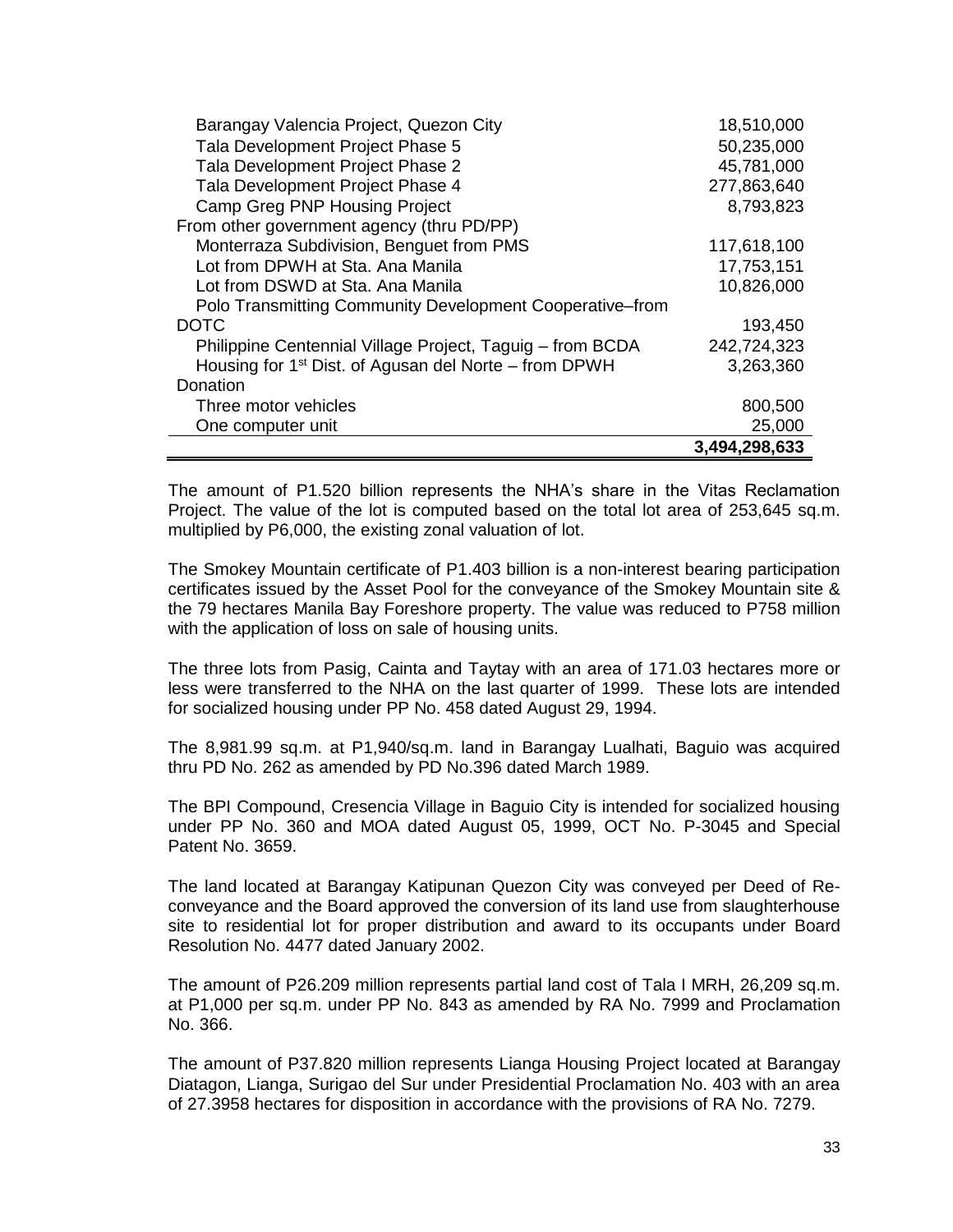The Caingin Housing Project which has an area of 54,239 sq.m., situated in the City of Iloilo, Island of Panay under PP No. 419 is for utilization in relation to socialized housing, urban development, resettlement, and slum improvement.

The Tala Estate with 808 hectares in Caloocan City was transferred to NHA thru PP No. 843 for housing and urban development and other various government uses.

Projects in Bagong Silang, Phase XI, Package 10; Tala 2; Bagong Silang, Phase XI, Package 9; Tala 3; and Tala Development Project Phase 5 & 2 in Caloocan City amounting to P21.461, P52, P14.534, P52.172, P50.235 and P45.781 million, respectively, are under PP No. 843.

The P65.863 million represents the cost of 14,520 sq.m. lot for the construction of the (9) five-storey low rise building for the SMDRP.

The P18.510 million is a parcel of land located in Barangay Valencia, Quezon City which was declared under PP No. 543, a socialized housing site for disposition in favor of bonafide occupants.

The Presidential Management Staff donated the Monterraza property covering an area of 88,474 sq.m. more or less and authorized NHA to administer and sell the subject lots to bonafide settlers, as well as acquire and develop alternative sites, all for socialized housing as approved by the President on July 7, 1997.

The 10,826 sq.m. lot located in Sta. Ana, Manila from DSWD identified as lots 6 and 11, Blk 22 located at Sta. Ana Manila covered by TCT No. 234394 and 234399 at P1,000 per sq.m. for Bo. Puso Homeowners Association.

The 20,315 sq.m. lot located in Sta. Ana, Manila, was transferred by DPWH to NHA under Proclamation No. 848 dated January 14,1992 as relocation site of the squatters, flood victims and other indigents of Greater Manila area.

The 3,869 sq.m. at P50/sq.m. land in Karuhatan, Valenzuela, are for proper disposition to members of Polo Transmitting Community Development Cooperative, Inc.

The Philippine Centennial Village Project in Taguig City was turned-over by HUDCC to NHA pursuant to EO No. 70/465 as amended.

The parcel of land turned-over by the DPWH thru Deed of Transfer to the NHA for disposition primarily to barangays under 1<sup>st</sup> District of Agusan del Norte.

The motor vehicles donated by the Japan International Cooperation Agency (JICA) and the KINHILL PTY. LTD and the computer donated by Meiy Construction.

The amount of P8.794 million represents the land cost of Camp Gregg PNP Ville Housing Project under Presidential Proclamation No. 262.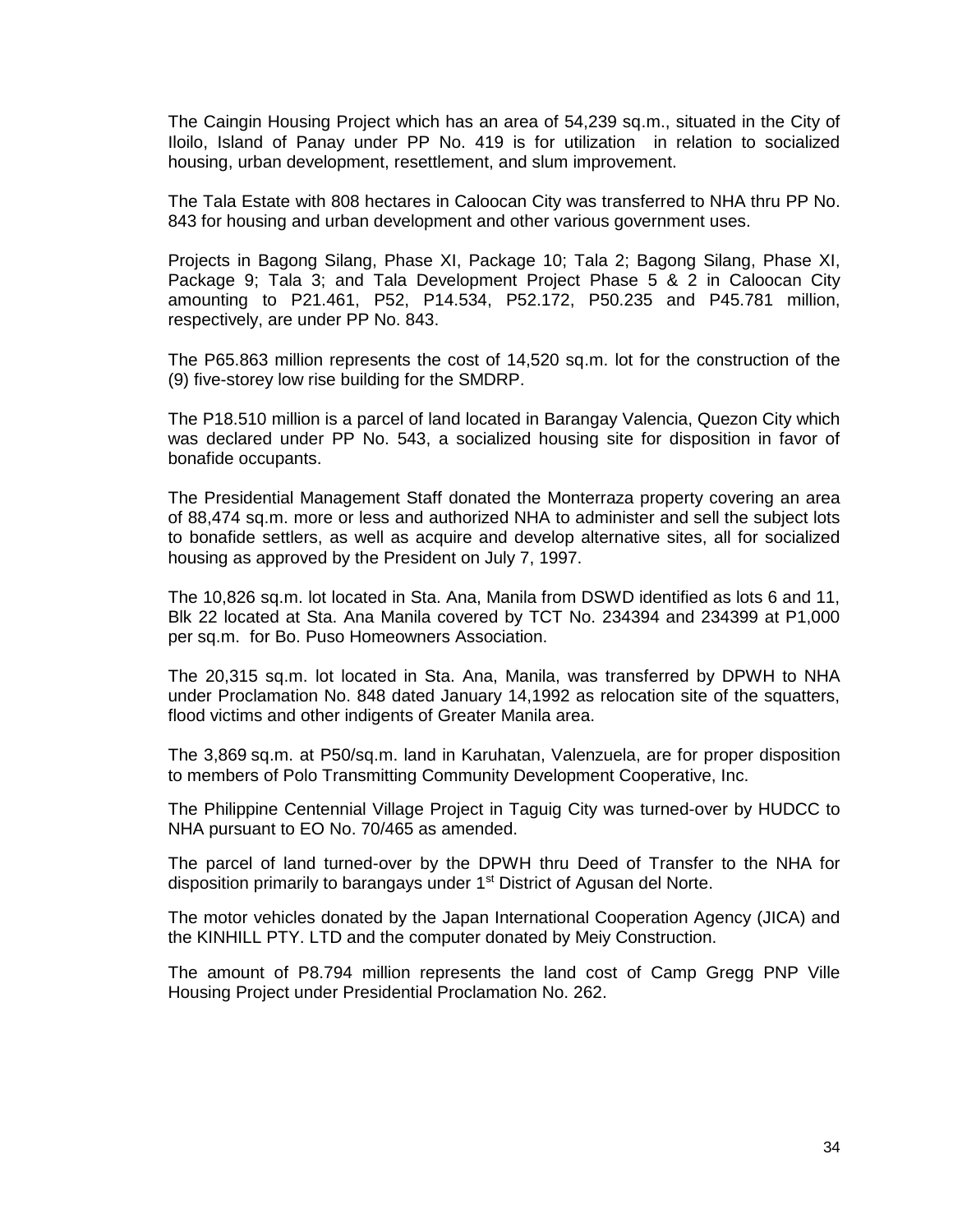# **20. REVALUATION SURPLUS**

This account consists of the following:

|                                      | 2017          | 2016          |
|--------------------------------------|---------------|---------------|
| Government Center, North Triangle    | 6,127,219,012 | 6,127,219,012 |
| Pinaglabanan, San Juan LRB           | 99,388,800    | 99,388,800    |
| Manggahan Floodway Residential Bldg. | 18,213,500    |               |
| Project (MMDA Depot)                 |               |               |
|                                      | 6,244,821,312 | 6,226,607,812 |

The amount of P6.127 billion represents the appraised value of the lot located at the Government Center North Triangle, a joint venture project with Ayala Land, Inc. and the Smokey Mountain Project in Tondo, Manila.

# **21. SUBSIDY INCOME FROM THE NATIONAL GOVERNMENT**

As of December 31, 2017, the total allotment for the various projects amounted to P159.196 billion. Details are shown as follows:

| Projects       |                                                                                 | <b>Amount Advice</b> |                | <b>Cash Received</b> | <b>Total Utilization</b> |                | <b>Balance of</b> | <b>Balance of</b> |
|----------------|---------------------------------------------------------------------------------|----------------------|----------------|----------------------|--------------------------|----------------|-------------------|-------------------|
|                |                                                                                 | of Allotment         | 2017           | 2016 and prior       | 2017                     | 2017           | Cash              | Allotment         |
|                | <b>Disbursement Acceleration Program</b>                                        |                      |                |                      |                          |                |                   |                   |
| 1              | Housing Project for<br>Families Living along<br>Danger Areas in Metro<br>Manila | 10.000.000.000       | $\overline{a}$ | 7.115.366.000        | 195.991.524              | 8.771.510.970  | (1,852,136,494)   | 2.884.634.000     |
| $\overline{c}$ | Housing Project for<br>BFP/BJMP                                                 | 500,000,000          |                | 408,964,000          | (16, 541, 700)           | 383,752,088    | 41,753,612        | 91,036,000        |
| 3              | North Triangle<br><b>Relocation Project</b>                                     | 450,000,000          |                | 106,325,000          |                          | 189,170,868    | (82, 845, 868)    | 343,675,000       |
| $\overline{4}$ | <b>Iloilo Resettlement</b><br>Project                                           | 100,000,000          | ٠              | 100,000,000          |                          | 165,791,930    | (65, 791, 930)    |                   |
| Sub-total      |                                                                                 | 11,050,000,000       | ٠              | 7,730,655,000        | 179,449,824              | 9,510,225,856  | (1,959,020,680)   | 3,319,345,000     |
|                | <b>Regular Appropriation</b>                                                    |                      |                |                      |                          |                |                   |                   |
| 1              | Permanent Housing<br>Project for Typhoon<br>Yolanda                             | 26,324,121,000       | 4,204,132,000  | 298,107,000          | 3,226,643,689            | 624,938,210    | 650,657,101       | 21,821,882,000    |
| $\overline{2}$ | Housing Program for<br>ISFs Living in Danger<br>Areas in Metro Manila           | 23,465,603,347       | 3,176,918,000  | 13,109,200,000       | 2,262,423,791            | 13,328,987,263 | 694,706,946       | 7,179,485,347     |
| 3              | <b>Resettlement Program</b>                                                     | 17,910,247,955       |                | 14,256,526,955       | 1.243.894.350            | 11,468,583,381 | 1,544,049,224     | 3.653.721.000     |
| $\overline{4}$ | ISFs Affected by the<br>Supreme Court's<br>Mandamus to clear off<br>Manila Bay  | 8,674,327,955        |                |                      |                          |                |                   | 8,674,327,955     |
| 5              | AFP/PNP/BFP/BJMP/<br><b>BuCor Housing Program</b>                               | 7,179,740,000        |                | 1,132,830,000        | 356,791,332              | 1,656,304,931  | (880, 266, 263)   | 6,046,910,000     |
| 6              | <b>Emergency Housing</b><br>Assistance for Calamity<br>Victims                  | 1,386,279,000        | 394.260.000    | 865.165.000          | 329.652.208              | 1.083.898.784  | (154, 125, 992)   | 126,854,000       |
| $\overline{7}$ | Community Facilities for<br><b>Existing Relocation Sites</b>                    | 536,087,000          | 19.733.352     | ٠                    | 180.184                  | J.             | 19,553,168        | 516.353.648       |
| 8              | "Zamboanga Conflict"<br><b>Housing Project</b>                                  | 347,319,000          |                | 309,189,000          | 113,786,132              | 81,125,693     | 114,277,175       | 38,130,000        |
| 9              | Settlements Upgrading<br>Program                                                | 227,845,000          |                | 142,834,000          | 81,231,730               | 44,676,984     | 16,925,286        | 85,011,000        |
| 10             | Marawi Transitional<br><b>Housing Project</b>                                   | 218,537,125          | 33,032,000     | $\overline{a}$       | 62,192,903               |                | (29, 160, 903)    | 185,505,125       |
| 11             | <b>Relocation Assistance</b>                                                    | 102,528,000          | ٠              |                      |                          |                |                   | 102,528,000       |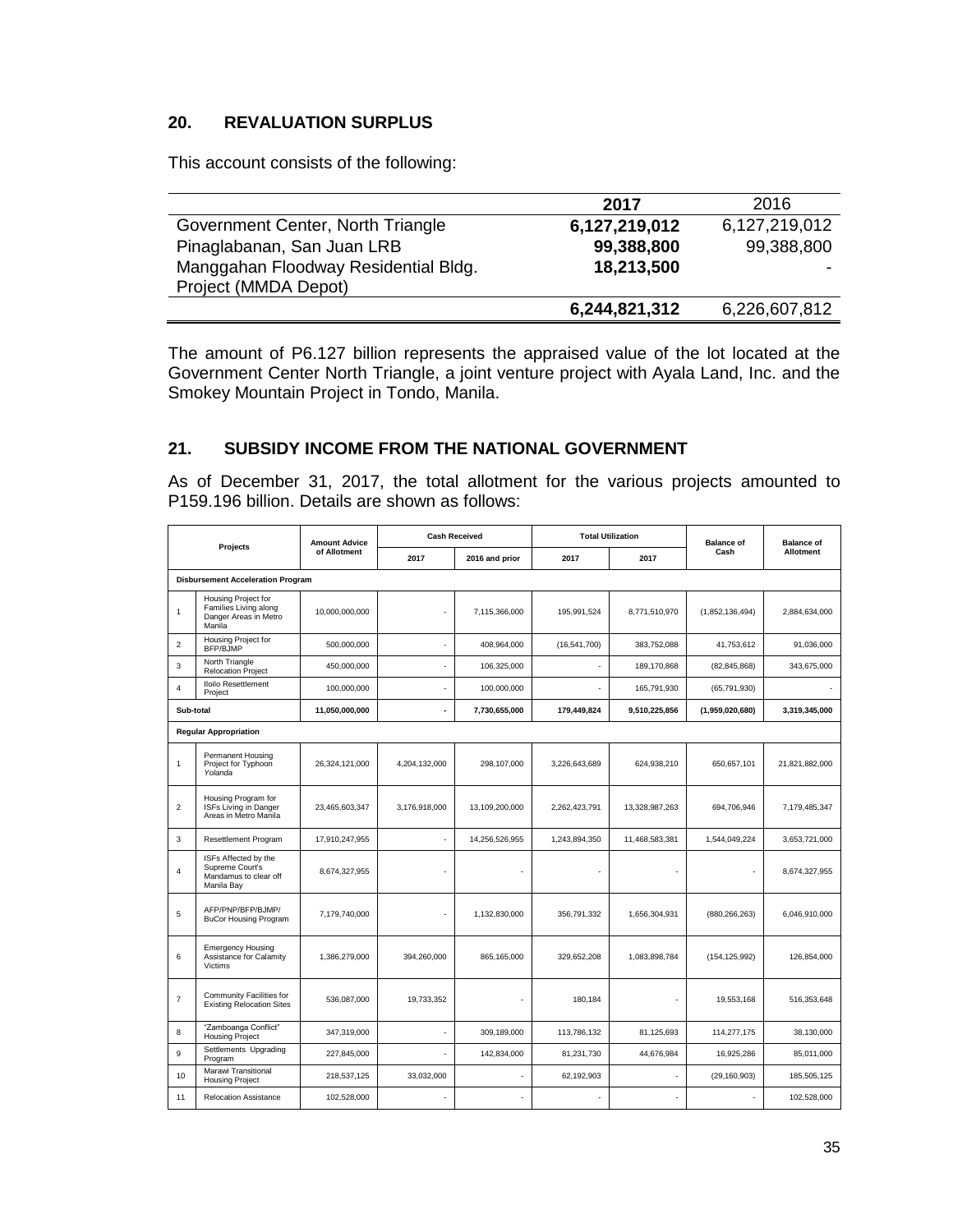| Projects       |                                                      | <b>Amount Advice</b> |                | <b>Cash Received</b> | <b>Total Utilization</b> |                | <b>Balance of</b> | <b>Balance of</b> |
|----------------|------------------------------------------------------|----------------------|----------------|----------------------|--------------------------|----------------|-------------------|-------------------|
|                |                                                      | of Allotment         | 2017           | 2016 and prior       | 2017                     | 2017           | Cash              | Allotment         |
| Sub-total      |                                                      | 86.372.635.382       | 7.828.075.352  | 30,113,851,955       | 7.676.796.319            | 28,288,515,246 | 1,976,615,742     | 48,430,708,075    |
|                | <b>Other Releases</b>                                |                      |                |                      |                          |                |                   |                   |
|                | AFP and PNP Housing<br>Project                       | 13.190.580.000       | ٠.             | 13,190,580,000       | 20.354.158               | 11,016,259,769 | 2,153,966,073     |                   |
| $\overline{2}$ | Permanent Housing<br>Project for Typhoon<br>Yolanda  | 40.340.978.000       | 10.948.448.000 | 13.594.107.000       | 6.615.204.635            | 14.334.264.477 | 3,593,085,888     | 15.798.423.000    |
| 3              | Typhoon Pablo Housing<br>Project                     | 4.084.600.000        | 336.168.000    | 3.408.933.000        | 78.507.843               | 3,481,253,506  | 185.339.651       | 339.499.000       |
| 4              | "Zamboanga Conflict"<br><b>Housing Project</b>       | 2.593.735.775        |                | 2.566.000.000        | (697.116.717)            | 3.152.093.249  | 111.023.468       | 27.735.775        |
| 5              | Reconstruction and<br>Rehabilitation Program<br>Fund | 1,500,000,000        | 444,588,000    | 348,595,000          | 233,056,619              | 652,978,853    | (92, 852, 472)    | 706.817.000       |
| 6              | Irosin Resettlement<br>Project                       | 63,040,000           |                | 63,040,000           |                          | 60,424,000     | 2,616,000         |                   |
| Sub-total      |                                                      | 61,772,933,775       | 11,729,204,000 | 33,171,255,000       | 6,250,006,538            | 32,697,273,854 | 5,953,178,608     | 16,872,474,775    |
|                | <b>Grand Total</b>                                   | 159,195,569,157      | 19,557,279,352 | 71,015,761,955       | 14,106,252,681           | 70,496,014,956 | 5,970,773,670     | 68,622,527,850    |

Allotment amounting to P100 million was fully obligated for the Iloilo Resettlement Project as of June 30, 2014.

Out of the P450 million allotment, only P163.298 million was obligated as of June 30, 2014 for the North Triangle Relocation Project, thus leaving a balance of P286.702 million which was released as a Supplemental Appropriation.

Out of the P10 billion allotment, only P8.710 billion was obligated for the Housing Project for Families Living along Danger Areas in Metro Manila as of June 30, 2014, thus leaving a balance amounting to P1.595 million (P8.710 - P7.115 million) which cannot be further obligated due to the Supreme Court declaration.

Out of P500 million cash received for the BFP/BJMP Housing Project, P91.036 million was remitted to the Bureau of Treasury on November 11, 2015.

#### **22. SERVICE AND BUSINESS INCOME**

|                                              | 2017        | 2016        |
|----------------------------------------------|-------------|-------------|
| Service income                               |             |             |
| Permit fees                                  | 93,240      | 89,020      |
| Clearance and certification fees             | 4,560,906   | 3,825,228   |
| Processing fees                              | 50,425,766  | 32,255,234  |
| Other service income                         | 151,412     | 89,965      |
| Fines and penalties-service income           | 143,890     | 48,805      |
|                                              | 55,375,214  | 36,308,252  |
| <b>Business income</b>                       |             |             |
| Rent/lease income                            | 330,363,158 | 325,055,534 |
| Sales revenue                                | 382,777,070 | 843,590,870 |
| Interest income                              | 56,379,714  | 50,881,791  |
| Share in the profit/revenue of joint venture | 2,267,855   |             |
| Fines and penalties-business income          | 121,609,616 | 95,728,337  |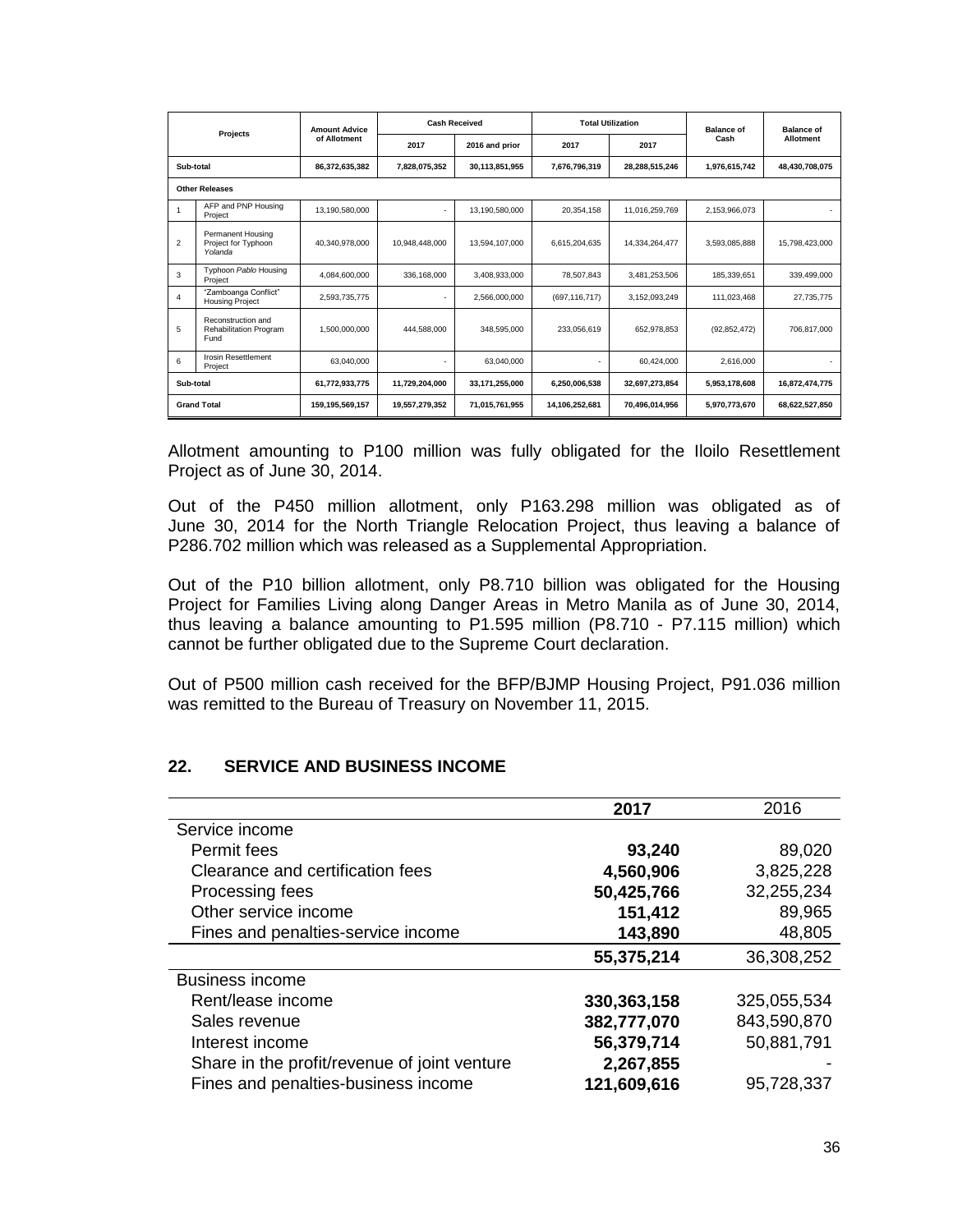|                       | 2017          | 2016          |
|-----------------------|---------------|---------------|
| Management fees       | 171,292,459   | 116,313,657   |
| Other business income | 189,674,258   | 172,327,820   |
|                       | 1,254,364,130 | 1,603,898,009 |
|                       | 1,309,739,344 | 1,640,206,261 |

# **23. PERSONNEL SERVICES**

|                                           | 2017        | 2016          |
|-------------------------------------------|-------------|---------------|
| Salaries and wages                        |             |               |
| Salaries and wages - regular              | 392,342,409 | 362,308,777   |
| Other compensation                        |             |               |
| Personnel economic relief allowance       | 24,144,958  | 25,935,396    |
| Representation allowance                  | 7,793,386   | 8,203,255     |
| <b>Transportation allowance</b>           | 3,835,938   | 4,236,157     |
| Clothing/uniform allowance                | 5,065,653   | 5,475,000     |
| Subsistence allowance                     | 22,950      | 11,350        |
| Laundry allowance                         | 3,130       | 1,548         |
| Productivity incentive allowance          | 35,614      | 36,468        |
| Honoraria                                 | 1,649,024   | 559,338       |
| Hazard pay                                | 102,442     | 52,282        |
| Longevity pay                             | 80,959      |               |
| Overtime and night pay                    | 2,059,716   | 465,968       |
| Year-end bonus                            | 32,771,622  | 30,161,493    |
| Cash gift                                 | 4,886,250   | 5,275,000     |
| Other bonuses and allowances              | 86,039,926  | 130, 144, 874 |
| Personnel benefit contributions           |             |               |
| Retirement and life insurance premiums    | 41,857,098  | 42,840,399    |
| Pag-IBIG contributions                    | 1,201,900   | 1,268,800     |
| <b>PhilHealth contributions</b>           | 4,010,250   | 3,994,551     |
| Employees compensation insurance premiums | 1,205,455   | 1,270,250     |
| Other personnel benefits                  |             |               |
| <b>Retirement gratuity</b>                | 15,766,960  | 4,667,524     |
| <b>Terminal leave benefits</b>            | 37,412,702  | 25,953,486    |
| Other personnel benefits                  | 9,704,777   | 14,848,758    |
|                                           | 671,993,119 | 667,710,674   |

# **24. MAINTENANCE AND OTHER OPERATING EXPENSES**

|                                   | 2017       | 2016       |
|-----------------------------------|------------|------------|
| Traveling expenses                |            |            |
| Local                             | 21,206,244 | 16,852,301 |
| Foreign                           | 1,832,771  | 333,229    |
| Training and scholarship expenses |            |            |
| Training                          | 6,387,333  | 3,955,799  |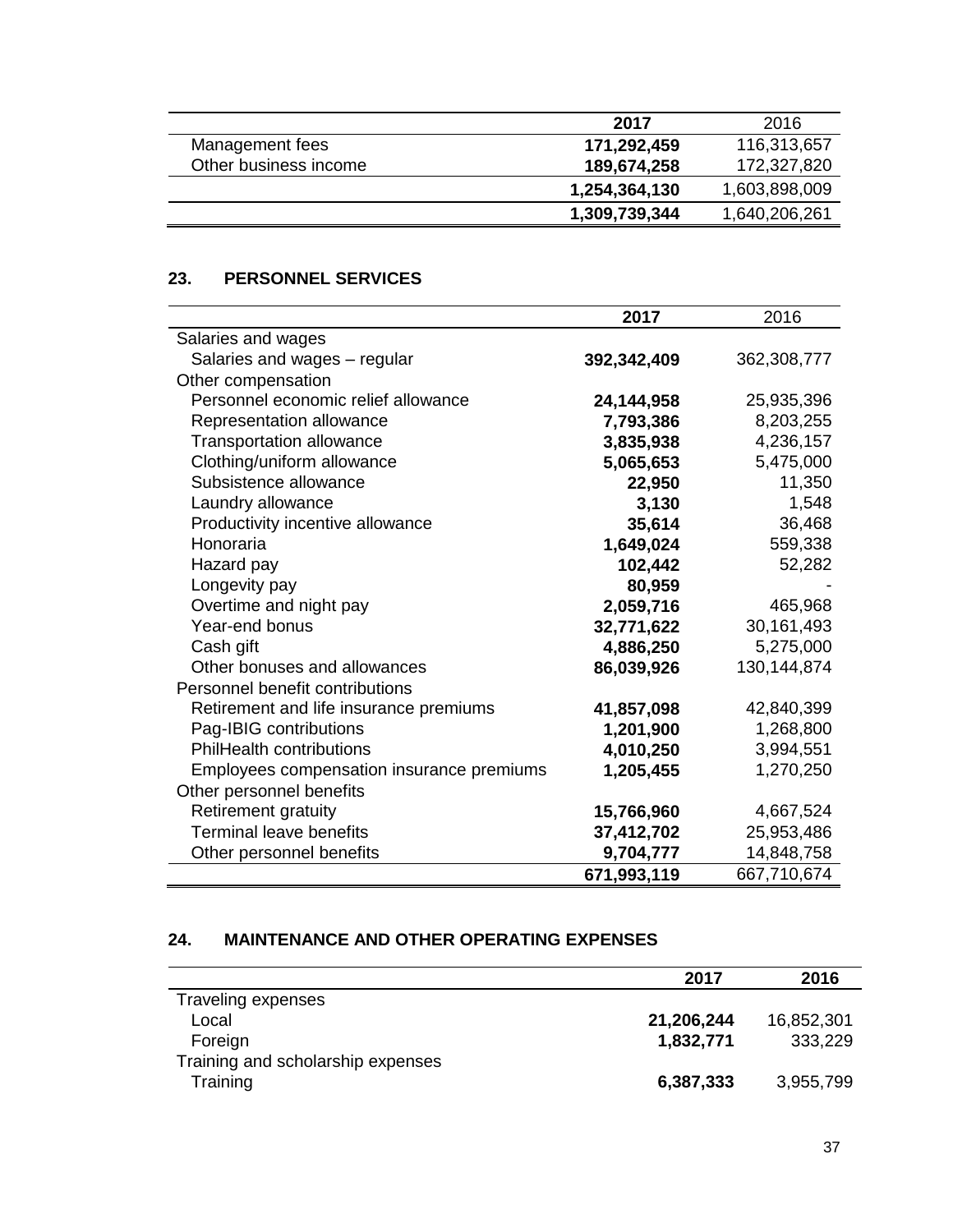|                                                        | 2017        | 2016          |
|--------------------------------------------------------|-------------|---------------|
| Supplies and materials expenses                        |             |               |
| Office supplies                                        | 21,397,315  | 19,709,745    |
| Accountable forms                                      | 1,743,400   | 1,830,885     |
| Drugs and medicines                                    | 25,105      | 72,126        |
| Medical, dental & laboratory supplies                  | 2,860       | 41,060        |
| Fuel, oil, and lubricants                              | 8,206,067   | 6,714,863     |
| Semi-expendable machinery and equipment                | 732,979     | 1,438,705     |
| Semi-expendable furniture, fixtures and books          | 2,089,801   | 3,015,615     |
| Other supplies and materials                           | 1,001,175   | 1,003,589     |
| Utility expenses                                       |             |               |
| Water                                                  | 10,482,656  | 9,957,874     |
| Electricity                                            | 28,643,145  | 25,936,444    |
| Communication expenses                                 |             |               |
| Postage and courier services                           | 1,244,336   | 1,211,583     |
| Telephone                                              | 5,600,703   | 6,030,119     |
| Internet subscription                                  | 1,991,103   | 1,541,867     |
| Cable, satellite, telegraph and radio                  | 53,334      | 29,352        |
| Survey, research, exploration and development expenses |             |               |
| Survey                                                 | 1,128,400   | 515,550       |
| Demolition/relocation and desilting/drilling/dredging  |             |               |
| expenses                                               |             |               |
| Demolition and relocation                              | 88,163      | 13,434        |
| Confidential, intelligence and extraordinary expenses  |             |               |
| Extraordinary and miscellaneous expenses               | 134,585     | 132,830       |
| <b>Professional services</b>                           |             |               |
| Legal                                                  | 292,786     | 342,673       |
| Auditing                                               | 28,360,124  | 28,214,638    |
| Consultancy                                            | 4,930,991   | 1,321,347     |
| Other professional                                     | 210,344,883 | 180, 151, 978 |
| <b>General services</b>                                |             |               |
| Janitorial services                                    | 14,650,939  | 15,182,811    |
| Security services                                      | 80,273,882  | 79,936,255    |
| Repairs and maintenance                                |             |               |
| Land improvements                                      | 4,228,493   | 12,719,864    |
| Buildings and other structures                         | 5,956,221   | 3,610,698     |
| Machinery and equipment                                | 1,295,038   | 1,440,007     |
| <b>Transportation equipment</b>                        | 4,458,627   | 5,031,781     |
| Furniture and fixtures                                 | 70,727      | 96,736        |
| Semi-expendable machinery and equipment                | 2,700       | 14,747        |
| Semi-expendable furniture and fixtures                 | 3,200       |               |
| Other property, plant and equipment                    |             | 98,093        |
| Taxes, insurance premiums and other fees               |             |               |
| Taxes, duties and licenses                             | 13,844,421  | 11,033,291    |
| Fidelity bond premiums                                 | 1,719,255   | 1,526,545     |
| Insurance expenses                                     | 12,968,693  | 14,055,394    |
| Other Maintenance and Operating Expenses               |             |               |
| Advertising, promotional and marketing                 | 2,333,120   | 478,921       |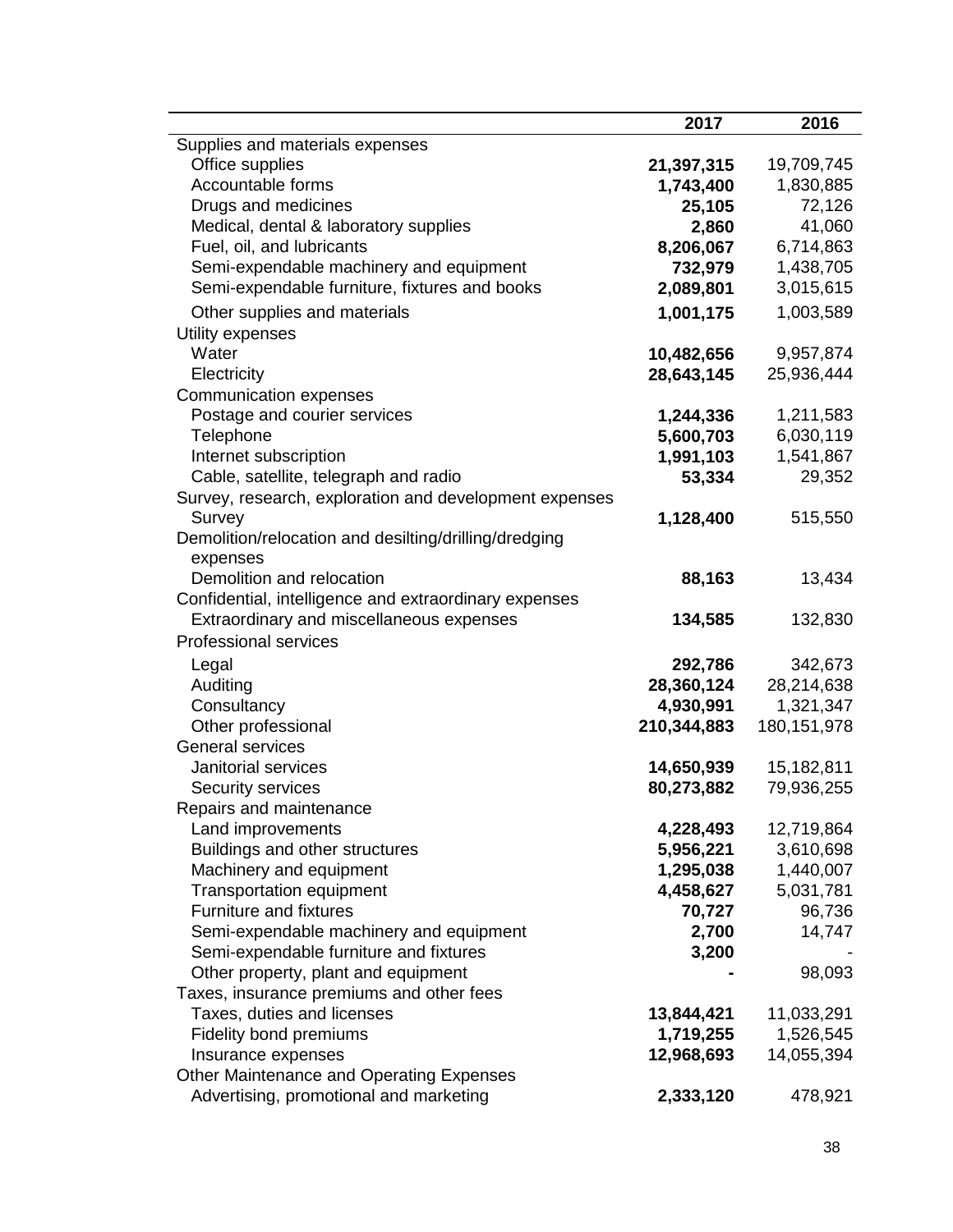|                                                    | 2017        | 2016        |
|----------------------------------------------------|-------------|-------------|
| Printing and publication                           | 2,023,999   | 2,299,547   |
| Representation                                     | 4,657,741   | 4,491,005   |
| Transportation and delivery                        | 11,460      | 1,797,382   |
| Rent/lease                                         | 8,115,733   | 7,010,579   |
| Membership dues and contributions to organizations | 24,500      | 45,600      |
| Subscription                                       | 329,953     | 277,326     |
| <b>Donations</b>                                   | 143,000     | 45,000      |
| Documentary stamp                                  | 1,689       | 240         |
| Other maintenance and operating                    | 47,141,900  | 32,336,534  |
|                                                    | 562,175,550 | 503,895,962 |

## **25. FINANCIAL EXPENSES**

|                         |                | 2016          |
|-------------------------|----------------|---------------|
|                         | 2017           | (As Restated) |
| Interest expenses       | 10,219,676     | 10,065,816    |
| Bank charges            | 56,137         | 67,051        |
| Other financial charges | $\blacksquare$ | 94,768        |
|                         | 10,275,813     | 10,227,635    |

# **26. NON-CASH EXPENSES**

|                                     | 2017       | 2016        |
|-------------------------------------|------------|-------------|
| Depreciation                        |            |             |
| Land improvements                   | 1,851,901  | 898,991     |
| Buildings and other structures      | 8,325,827  | 2,971,555   |
| Machinery and equipment             | 23,860,040 | 18,660,186  |
| <b>Transportation equipment</b>     | 9,510,455  | 10,247,474  |
| Furniture, fixtures and books       | 437,262    | 1,848,862   |
| Other property, plant and equipment | 454,854    | 409,536     |
| Impairment loss                     |            |             |
| Loans and receivables               | 1,279,475  | 100,399,691 |
|                                     | 45,719,814 | 135,436,295 |

# **27. NON-OPERATING INCOME / LOSSES**

|                                               | 2017       | 2016       |
|-----------------------------------------------|------------|------------|
| Non-operating income                          |            |            |
| Gain on sale of PPE (including unserviceable) | 153,226    | 91,255     |
| Proceeds from insurance/indemnities           | 2,146,654  | 1.454.479  |
| Miscellaneous income                          | 27,942,813 | 21,599,421 |
|                                               | 30,242,693 | 23,145,155 |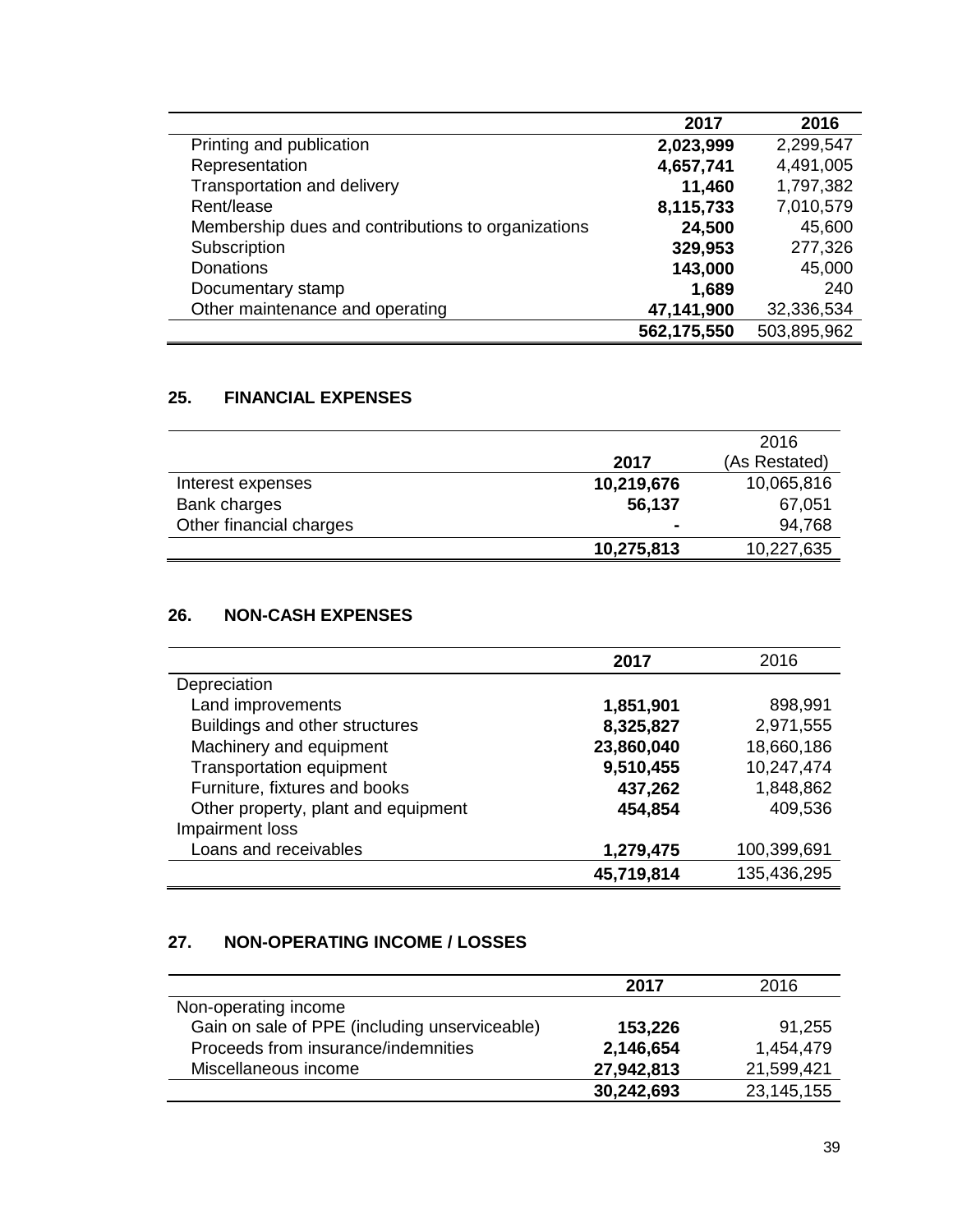|                        | 2017           | 2016        |
|------------------------|----------------|-------------|
| Non-operating losses   |                |             |
| Loss on sale of assets | (580, 568)     | (6,993,123) |
| Loss of assets         | $\blacksquare$ | (12, 572)   |
|                        | (580, 568)     | (7,005,695) |
|                        | 29,662,125     | 16,139,460  |

### **28. SEPARATE SET OF BOOKS**

#### **28.1 National Government Center**

On March 29, 2005, the Home Guaranty Corporation (HGC) transferred to the NHA the operation and management of the NGC Housing Project, by virtue of RA No. 9207, otherwise known as the NGC Housing and Land Utilization Act of 2003. Under this Act, the NHA was made the trustee of the NGC Housing Project (East and West) excluding those where the HGC has acquired proprietary interest.

The transactions of the NGC Housing Project are off-books transactions and a separate set of books are being maintained for this trust fund and, therefore, not included in the Agency's financial statements.

Prior to its transfer to NHA, the NGC Housing Project came into existence by virtue of Proclamation No. 137 dated August 11, 1987, thereby segregating lands covering more or less 150 hectares from the NGC situated at West of Commonwealth Avenue, Quezon City to be utilized as socialized housing for the beneficiaries living thereat. In April 1998, Proclamation No. 1169 was issued excluding additional portion of land in the east side (approximately 238 hectares) and declaring the same for development and disposition into a mixed use for government complexes, buildings and offices, socialized housing and other purposes.

|                              | 2017           | 2016         | Increase<br>(Decrease) |
|------------------------------|----------------|--------------|------------------------|
| <b>Financial position</b>    |                |              |                        |
| Assets                       | 1,171,634,006  | 885,534,872  | 286,099,134            |
| Liabilities                  | 1,202,624,344  | 958,552,124  | 244,072,220            |
| Equity                       | (30, 990, 338) | (73,017,252) | 42,026,914             |
|                              |                |              |                        |
| <b>Financial performance</b> |                |              |                        |
| Revenue                      | 68,745,312     | 28,373,465   | 40,371,847             |
| <b>Expenses</b>              | 28,082,993     | 22,532,427   | 5,550,566              |
| Net income                   | 40,662,319     | 5,841,038    | 34,821,281             |

The financial position of NGC and the results of its operations are as follows: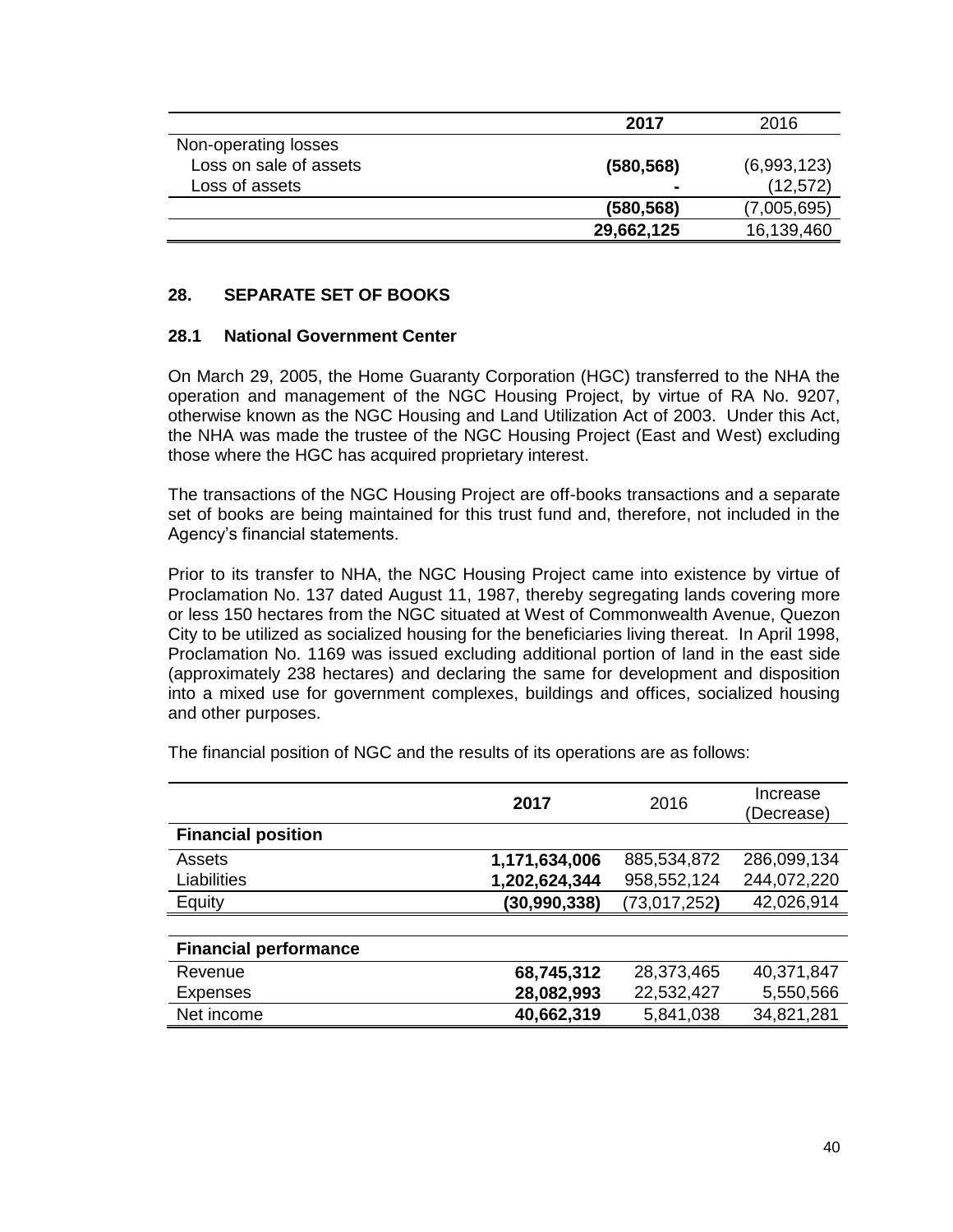# **28.2 Pinatubo Project Management Office**

EO No. 552 dated August 1, 2006, mandates the HUDCC to transfer the administration and management of the Mt. Pinatubo Lowland Communities and all other functions performed by the PPMO to the NHA.

The NHA established a Trust Fund for the Mt. Pinatubo and maintains a separate set of books independent from the books and records of the NHA.

The HUDCC turned-over 14 lowland resettlement sites, various assets, liabilities and capital as of July 31, 2006. Recording of assets and liabilities were taken up in the books. Collection and disbursements were reclassified from NHA books to Mt. Pinatubo books.

The financial position and the results of operations of trust for Mt. Pinatubo Lowland Communities are as follows:

|                              | 2017          | 2016          | Increase<br>(Decrease) |
|------------------------------|---------------|---------------|------------------------|
| <b>Financial position</b>    |               |               |                        |
| Assets                       | 2,674,717,107 | 2,665,392,826 | 9,324,281              |
| Liabilities                  | 102,010,104   | 88,542,463    | 13,467,641             |
| Equity                       | 2,572,707,003 | 2,576,850,363 | (4, 143, 360)          |
|                              |               |               |                        |
| <b>Financial performance</b> |               |               |                        |
| Revenue                      | 1,182,422     | 756,831       | 425,591                |
| <b>Expenses</b>              | 5,856,367     | 2,150,628     | 3,705,739              |
| Net income                   | (4,673,945)   | (1, 393, 797) | (3,280,148)            |

### **29. FINANCIAL RISK MANAGEMENT**

### **29.1 Credit risk**

Credit risk refers that one will default by failing to make the required payments. The risk of financial loss due to inability or unwillingness to settle one's obligation in accordance with the agreed terms. Since the NHA is providing housing assistance to informal settler families and low salaried government employees, the exposure to credit risk is of great magnitude.

The NHA, in managing its credit risk, makes regular review of policies regarding loan restructuring and lowering of interest. Past due accounts are being monitored and evaluated closely. The NHA also engages in livelihood programs to help the beneficiaries meet their daily needs.

### **29.2 Liquidity risk**

Liquidity risk refers to the possibility that the NHA will encounter difficulty in meeting the obligations associated with its financial liabilities that are settled by delivering cash or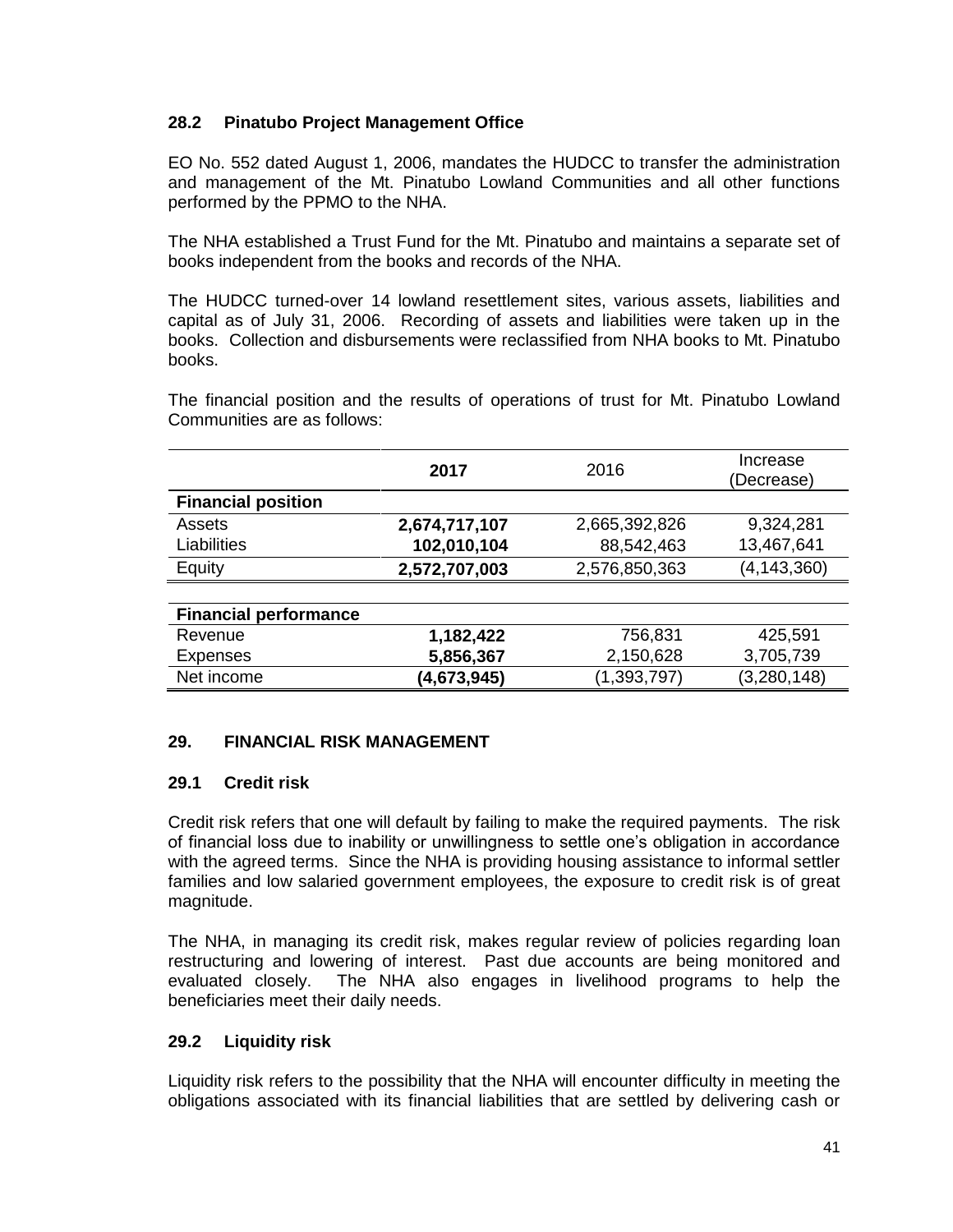another financial asset. The NHA manages liquidity risk by maintaining adequate reserves to meet its currently maturing obligations.

### **29.3 Interest rate risk**

Interest rate risk (IRR) is the exposure to adverse movements in interest rates. In managing the IRR, the NHA invests in financial institutions with a fixed interest rate agreement either for 30 days or 90 days. Any variation in the interest rate will not have a material impact on the net profit of the NHA.

Moreover, interest rate exists in the trade receivables/interest bearing assets due to the change in the assets value resulting from the variability of interest rates. The financial expenses being charged in the cost of assets vary depending on the payment of principal and interest on the borrowings by the NHA.

### **30. PENDING CASES IN COURT**

As of December 31, 2017, no provision for liability was recognized or taken up in the books for cases in court because the amount cannot be measured reliably, pending court decision (Annex A).

# **31. RELATED PARTY DISCLOSURE**

As of December 31, 2017, the composition of the NHA Board of Directors is as follows:

|   | <b>Board Position</b> | <b>Name</b>               | <b>Position from Other Agency</b> |
|---|-----------------------|---------------------------|-----------------------------------|
|   | Chairman              | Eduardo D. Del Rosario    | Chairman, HUDCC                   |
| 2 | Member                | Salvador C. Medialdea     | Executive Secretary, OP           |
| 3 | Member                | Ernesto M. Pernia         | Secretary, NEDA                   |
| 4 | Member                | Mark A. Villar            | Secretary, DPWH                   |
| 5 | Member                | Carlos G. Dominguez III   | Secretary, DOF                    |
| 6 | Member                | Silvestre H. Bello III    | Secretary, DOLE                   |
|   | Member                | Ramon M. Lopez            | Secretary, DTI                    |
| 8 | Member                | Marcelino P. Escalada Jr. | General Manager, NHA              |

#### **31.1 Key Management Personnel Remuneration and Compensation**

The key management personnel of the NHA are the General Manager, Assistant General Manager and the various Department Managers of the operating groups. The remuneration of key management personnel during the year is as follows:

|                               | 2017      | 2016      |
|-------------------------------|-----------|-----------|
| <b>Salaries</b>               | 5,910,540 | 3,446,507 |
| Other allowances and benefits | 1,964,798 | 2,926,873 |
|                               | 7,875,338 | 6,373,380 |

Meanwhile, the total remuneration received by the Board of Directors during the years 2017 and 2016 were P121,700 and P130,004, respectively.